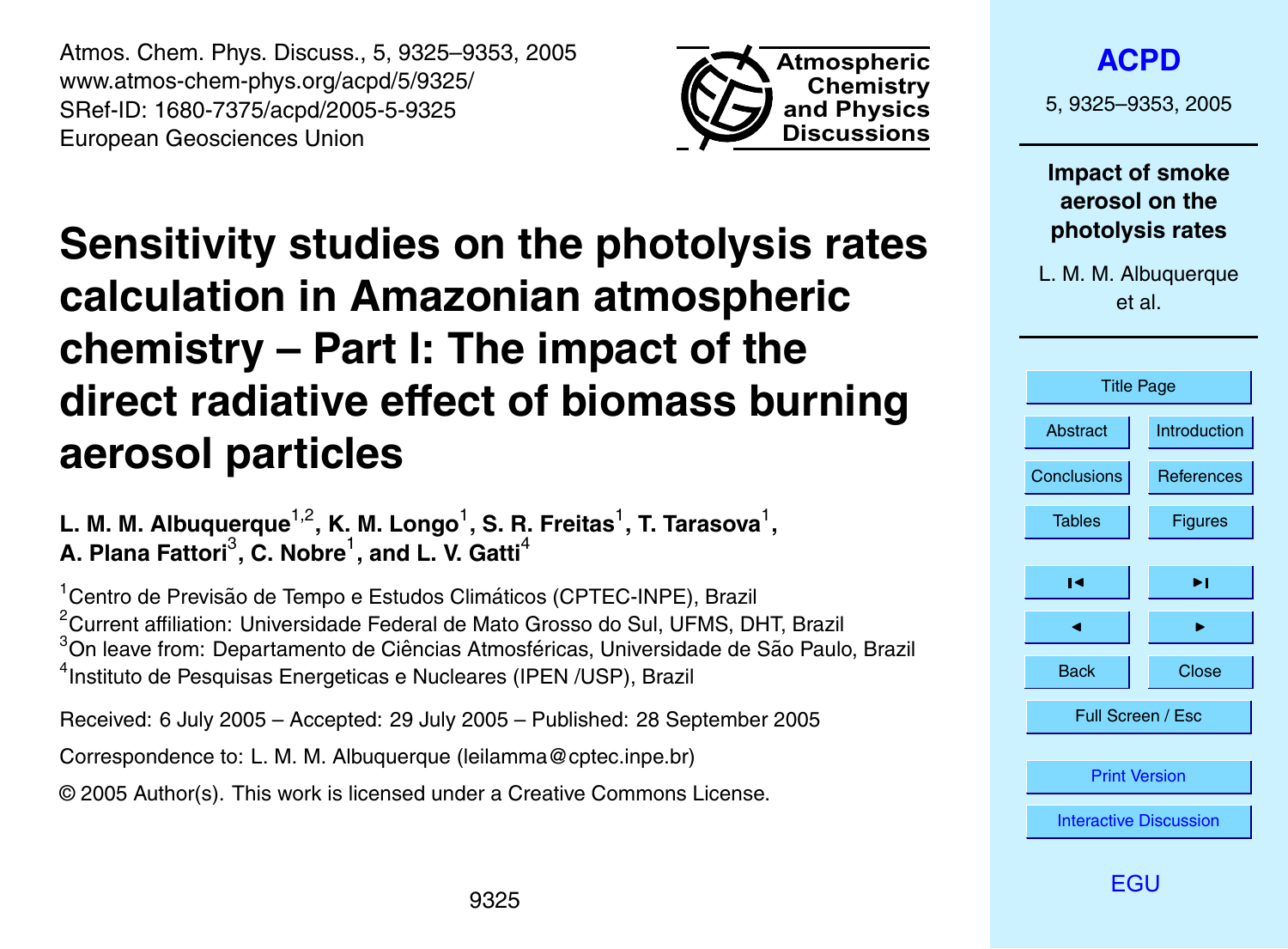#### <span id="page-1-0"></span>**Abstract**

The impact of the direct radiative effect of the aerosol particles on the calculation of the photolysis rates and consequently on the atmospheric chemistry in regional smoke clouds due to biomass burning over the Amazon basin is addressed in this work. It ex-<sup>5</sup> plores a case study for 19 September 2002 at LBA-RACCI-SMOCC (The Large-Scale Biosphere-Atmosphere experiment in Amazonia – Radiation, Cloud, and Climate Interactions – Smoke, Aerosols, Clouds, Rainfall and Climate) pasture site in SW Amazonia. The Tropospheric Ultraviolet Visible radiation model (TUV) version 4.2, (Madronich et al., 1987) is used for the photolysis rates calculation considering the layer aerosol <sup>10</sup> optical depth from the Coupled Aerosol Tracer Transport model to the Brazilian Regional Atmospheric Modeling System (CATT-BRAMS) (Freitas et al., 2005). A dynamical aerosol model (Procópio et al., 2003) is included in the radiative transfer model to take into account the high temporal variability of the aerosol optical thickness. This methodology is tested by comparing modeled and measured clear sky solar irradi-

<sup>15</sup> ances. The results show a good agreement with measured PAR radiation values. The actinic flux attenuation, for AOT (500 nm) values around 1.94, decreases the photolysis rates by about 70% in the presence of near-ground smoke aerosol and above the smoke layer the photolysis process tends to increase by about 40%. A simulation of the ozone production is carried out using a one-dimensional photochemical box model <sup>20</sup> and comparisons with observation are shown.

#### **1. Introduction**

As part of The Large-Scale Biosphere – Atmosphere Experiment in Amazonia's RACCI (Radiation, Cloud, and Climate Interactions) – SMOCC (Smoke, Aerosols, Clouds, Rainfall and Climate) campaign (LBA-RACCI-SMOCC-2002) measurements of con- $_{25}$  centrations and fluxes of aerosol particles,  ${\rm O}_{3}$ , NO<sub>x</sub> and VOCs were carried out at forest and pasture sites in Rondônia, in the southwest part of the Amazon Basin. This 5, 9325–9353, 2005

### **Impact of smoke aerosol on the photolysis rates**

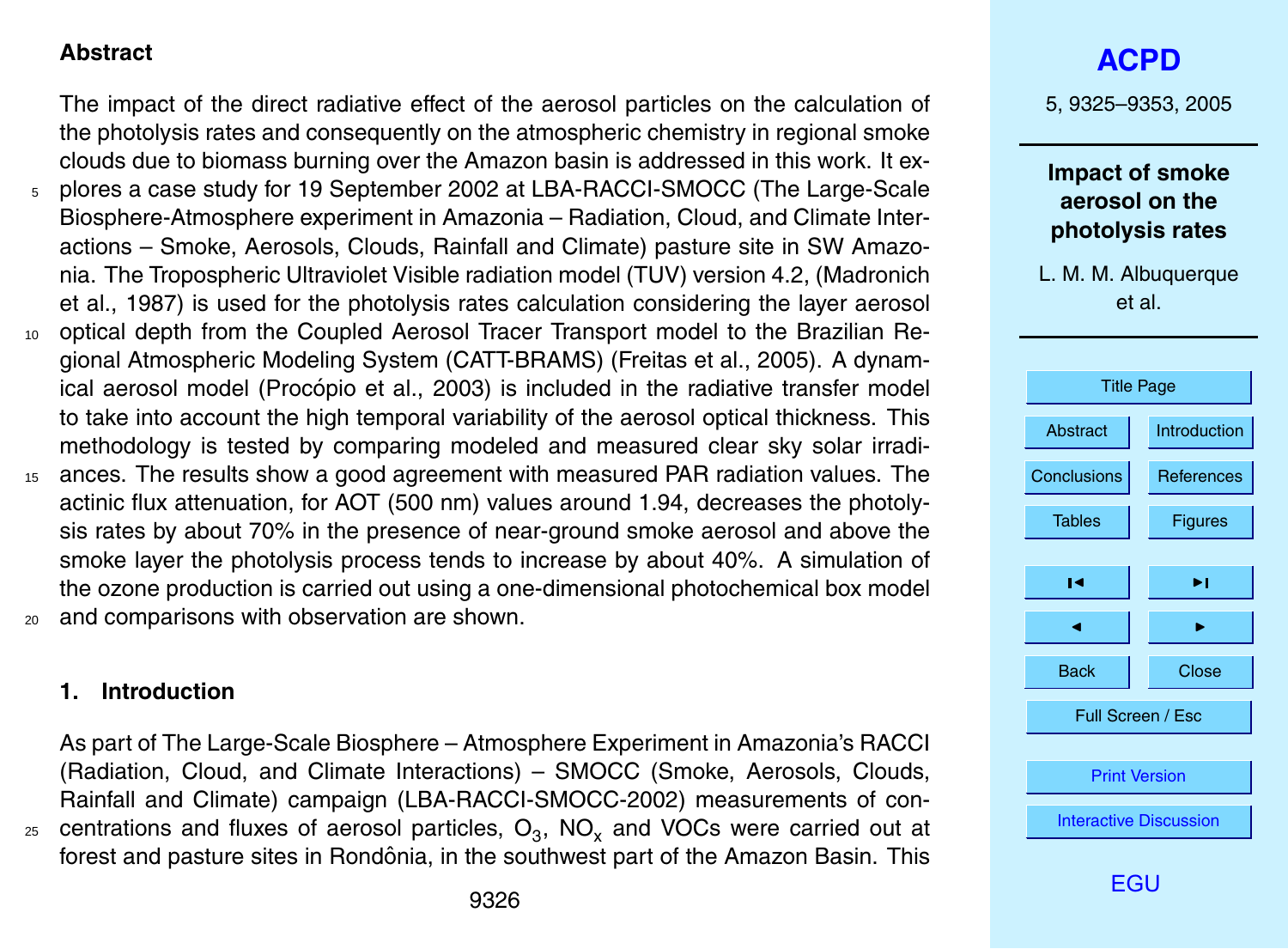campaign was conducted during the dry-to-wet season transition period (September– October) (Andreae et al., 2004). The available data has been used to study the oxidative capacity, the particle production and the carbon cycle in the Amazon atmosphere, Claeys et al. (2004).

- <sup>5</sup> Scientific interest in the impact of biomass burning on atmospheric chemistry grew when it became evident that it is an important source of atmospheric pollution and its products could affect large areas of the world as a consequence of long-range transport. The majority of biomass burning is carried out in tropical regions like the Amazon Basin, where slash-and- burn techniques are widely utilized for both primary <sup>10</sup> deforestation and seasonal burning of secondary forests and pastures, Fearnside et al. (2005). Vegetation is the major fuel consumed in biomass burning in this region and the smoke produced is composed predominantly of organic matter, Graham et
	- al. (2003). The smoke aerosols emitted either by natural or anthropogenic biomass burning fires represent a significant local alteration of the Amazonian atmospheric en-
- <sup>15</sup> vironment. Their effects depend on the optical properties of the smoke aerosols and surface characteristics and it can warm the atmosphere while cooling the surface, affecting the surface fluxes of sensible and latent heat. On the other hand, on a regional and global scale, the biomass burning emissions to the atmosphere may change the atmospheric radiative balance and hydrological cycle through aerosol particles direct
- <sup>20</sup> effects, absorbing, reflecting and scattering the solar radiation, and indirectly by altering the microphysics and the dynamics of cloud formation. Biomass burning is also a substantial source of oxygenated compounds for the Amazonian atmosphere during the dry season. These compounds are very important because they are transformed photochemically into radicals in the atmosphere. The emissions from vegetation fires
- <sup>25</sup> are particularly important because they contribute to enlarging the volatile organic compound (VOCs) sources, contributing significantly to the production of OH radicals and the aerosol budget (Weavers et al., 1998). Within the Amazon region, isoprene is the most prominent compound, while formaldehyde is the most predominant OVOC species (Kesselmeier et al., 2002).

5, 9325–9353, 2005

### **Impact of smoke aerosol on the photolysis rates**

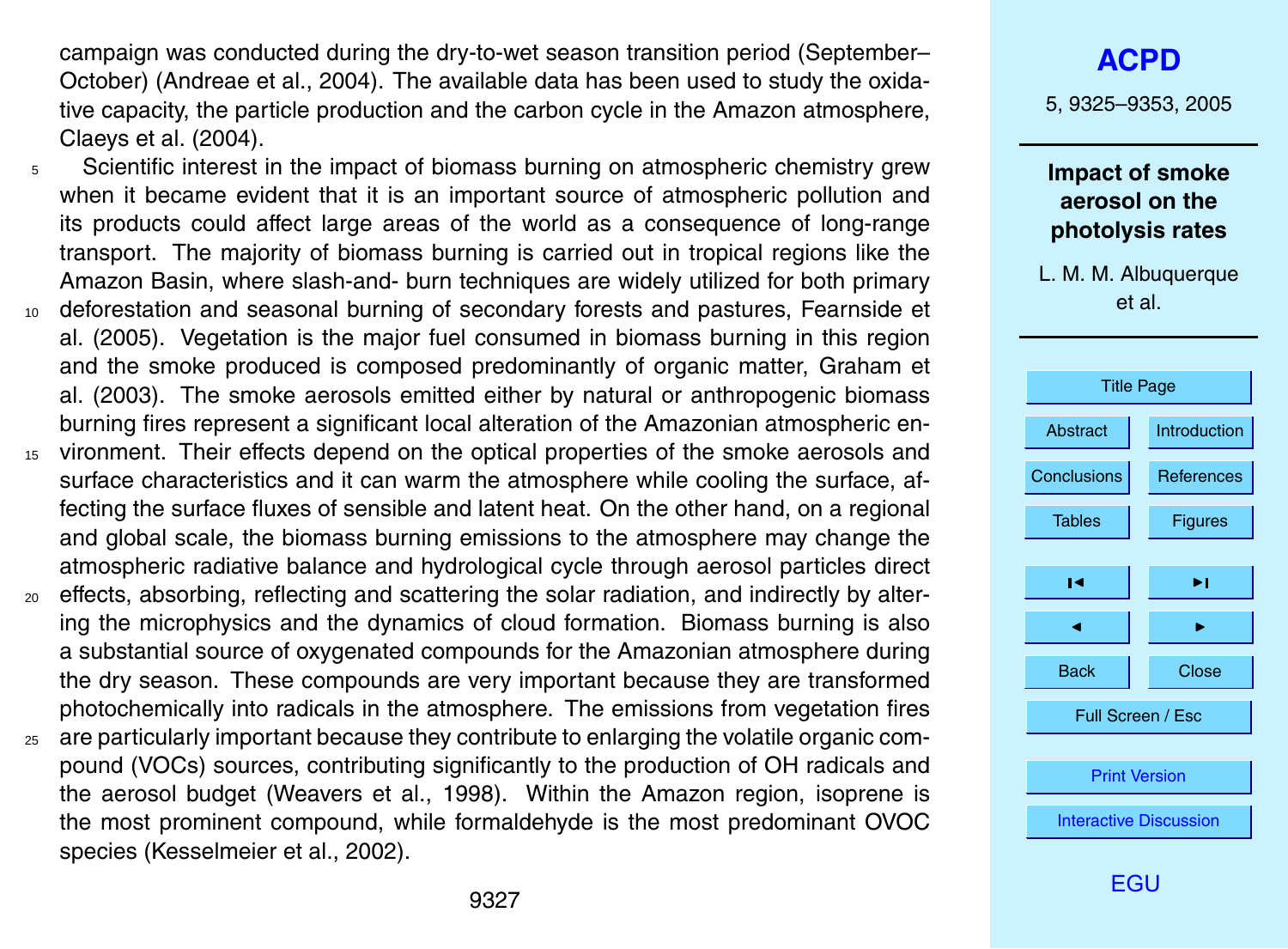The low troposphere atmospheric chemistry itself is driven by solar radiation directly, through photolysis, and indirectly, through the determination of the boundary layer diurnal cycle. The presence of aerosol particles affects directly the photochemistry by modifying the actinic flux scattering and absorbing solar radiation. Yamasoe et al. (2005) <sup>5</sup> reported significant reductions of up to 50% of the downward PAR irradiance at the top of canopy under smoky conditions at the top of the canopy in an Amazonia forest. Therefore, to estimate the biomass burning effects on the Amazonian atmospheric chemistry, it is important to use accurate calculations of the photolysis rates, as well as to take into account the high temporal variability in smoke aerosol optical proper-<sup>10</sup> ties. Usually atmospheric chemistry models adopt an average diurnal chemical cycle with mean photolysis rate values. Several methods suitable for these calculations are discussed at Filyushkin et al. (1994). These methods give accurate results and can be

applied for any averaged time period of an arbitrary duration, but they are not valid in the case of significant diurnal variations of optical parameters of the atmosphere and <sup>15</sup> underlying surface.

The objective of this study is to describe the impact of the direct radiative effect of the aerosol particles on the calculation of the photolysis rates and consequently on the atmospheric chemistry in the regional smoke cloud due to biomass burning over the Amazon Basin.

#### <sup>20</sup> **2. The case study**

With the aim of obtaining detailed information on the photolysis rate coefficient, which are expected to be strongly influenced by smoke aerosols, a case study was chosen during a day of intense biomass burning occurrence around the Fazenda Nossa Senhora (10°45'44" S, 62°21'27" W), the LBA-RACCI-SMOCC pasture experimental site  $25$  in the State of Rôndonia (NW Amazonia). Clearing of rain forest by fire in Rondônia has taken place since 1968, creating a typical fishbone–like pattern of plantations, pastures, degraded land and forest patches, Andreae et al. (2002). The pasture is a rural

5, 9325–9353, 2005

**Impact of smoke aerosol on the photolysis rates**

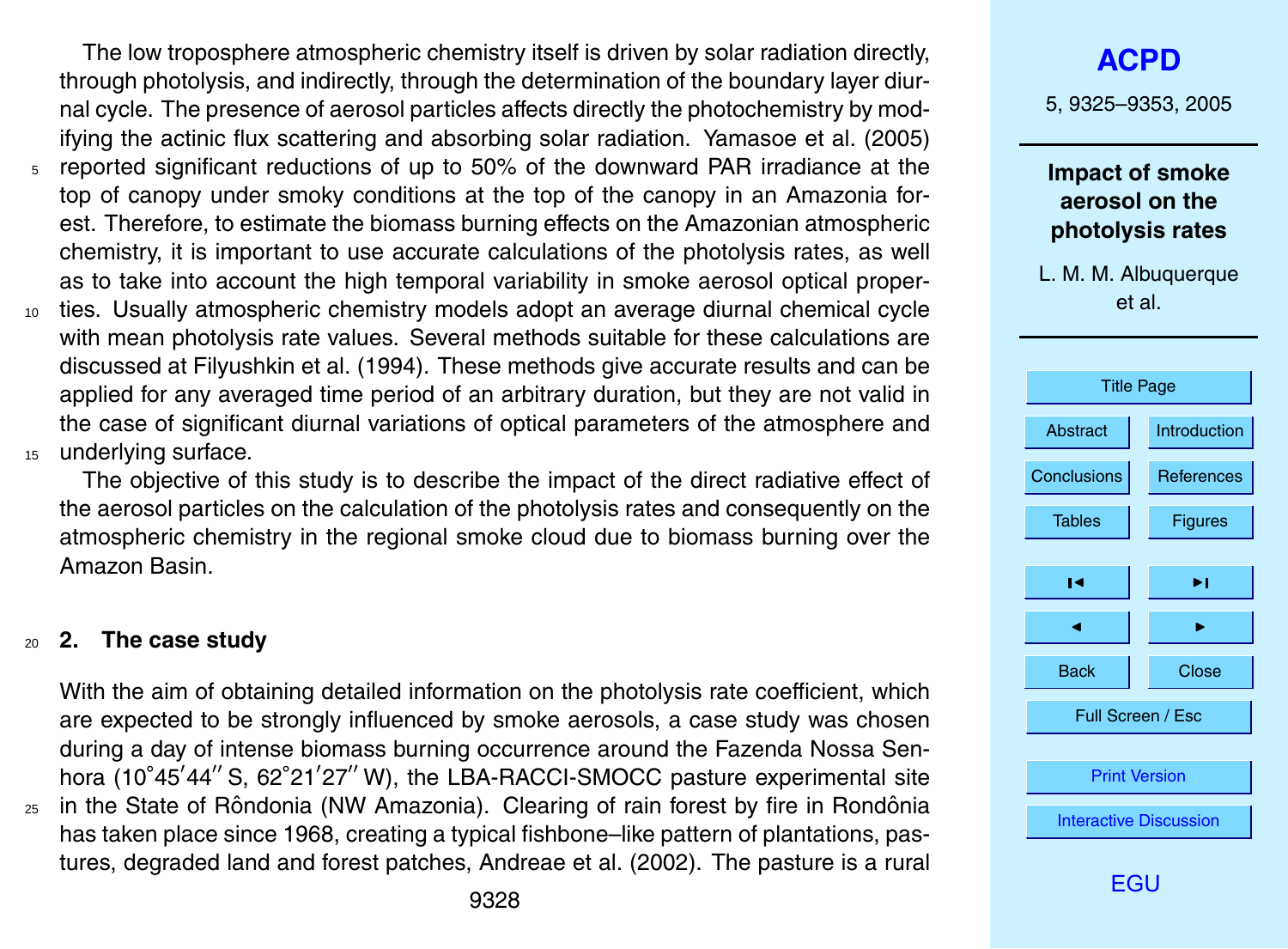site and is characterized by small seasonal mean air temperature variations, ranging from 25–26℃ during the dry season (September/October). Mean annual relative humidity values are high, with averages of about 70% in the dry season. Prevailing wind speeds are relatively low (~1.5 ms<sup>-1</sup>) with a minimum during night time. Precipitation <sup>5</sup> in this region shows a seasonal cycle with lowest values in July and is highest from November to April (Andreae et al., 2002).

The chosen study day, 19 September 2002, was a day with nearly cloudless skies in the morning and scattered small cumulus clouds during the rest of the day over Rôndonia. Northern winds, bringing clean air masses from pristine areas, were re-10 sponsible for a relatively clean atmosphere in Rôndonia during the first morning hours,

- despite of the intense biomass burning activity on the previous days and the dense regional smoke layer covering a large area of South America. Figure 1 shows a map with aerosol optical thickness (550 nm) from MODIS-TERRA over South America and a zoom over the Rôndonia State around 14:00 UTC on 19 September 2002. Along the
- <sup>15</sup> day, burning activities have grown in intensity, with several vegetation fires detected in the region and the aerosol optical thickness (500 nm) sharply increased from values below 1.0 to 2.3  $(\pm 1.1)$  (see the detail in the Fig. 6). Smoke plumes from isolated fires could be seen even on visible channel GOES-8 imagery (Fig. 2). Figure 3 shows the temperature vertical profile from radiosounding data of the LBA-RACCI-SMOCC field
- <sup>20</sup> experiment for this case study. The main feature of the temperature profile is the strong temperature inversion between 300 m and 650 m.

#### **3. Methodology**

In this study the photolysis rates are obtained using a radiative transfer model along with a dynamical aerosol model considering complex atmospheric optical situations. To

 $25$  this end, the actinic flux radiation is modeled accurately considering a dynamical smoke aerosol model and extinction coefficient vertical profiles. In this approach the optical properties change as functions of the atmospheric aerosol loading and the aerosol ver5, 9325–9353, 2005

**Impact of smoke aerosol on the photolysis rates**

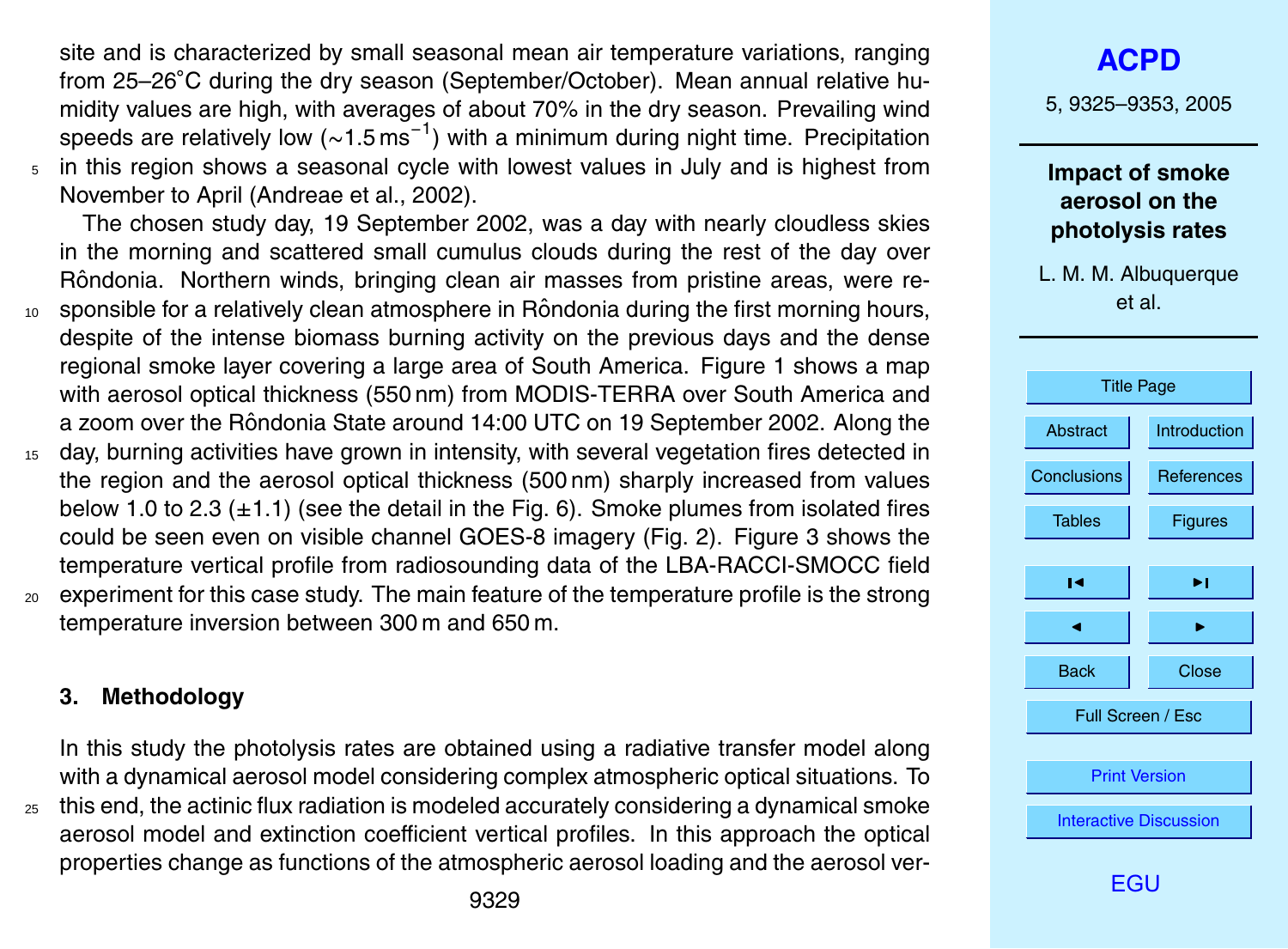tical profiles are build as a combination of model results and AERONET data (Holben et al.,1998).

The photolysis rates  $(j - value)$  describe quantitatively the frequency of the atmospheric photolysis reactions. The actinic radiation *F* (*λ*) and photolysis rates are <sup>5</sup> obtained by the expression:

$$
j_{x} = \int \sigma_{x}(\lambda) \cdot \phi_{x}(\lambda) \cdot F(\lambda) \cdot d\lambda \tag{1}
$$

where *σ<sup>x</sup>* (*λ*) is the absorption cross section of the chemical species *x*, *φ<sup>x</sup>* (*λ*) is the quantum yield of the reaction. This expression can be used to calculate photolysis rates under real or simulated atmospheric conditions with the actinic flux radiation measured <sup>10</sup> or modeled. Measurements of the actinic radiation are rare and often radiative transfer models are used to quantify the radiation flux though the atmosphere.

The Tropospheric Ultraviolet-Visible, TUV model version 4.2, is used to calculate spectral actinic flux and photolysis rates for each molecule of interest, taking the interaction between aerosol particles and radiation into account (Madronich, 1987). This

- <sup>15</sup> model considers the solar spectral irradiance incident at the top of the Earth's atmosphere and calculates the propagation of this radiation as it passes through the atmosphere (van Hoosier et al., 1998; Neckel and Labs, 1984). A four-stream discrete ordinate scheme radiation solver is employed and the calculation is repeated for each wavelength between 150 nm and 420 nm, with a spectral resolution of 1 nm, and be-
- <sup>20</sup> tween 420 nm and 700 nm with a spectral resolution of 10 nm. To account for the vertical variations of atmospheric constituents, the model is implemented to subdivide the atmospheric levels into 115 vertical layers of irregular vertical thickness (∼20 m) from 0 to 5 km and 94 vertical layers of 1 km vertical thickness from 5 to 100 km. Following that, the spectral actinic flux associated with the direct solar beam and the
- <sup>25</sup> downwelling and upwelling diffuse radiation fields are calculated for each altitude and each wavelength. The radiation field is modified by Rayleigh and Mie scattering and absorption due to several gases and particles, as well as Lambertian reflection at the surface. Gaseous absorbers include  ${\sf O}_2$  and  ${\sf O}_3$ , as well as  ${\sf SO}_2$  and  ${\sf NO}_2$  when these

5, 9325–9353, 2005

**Impact of smoke aerosol on the photolysis rates**

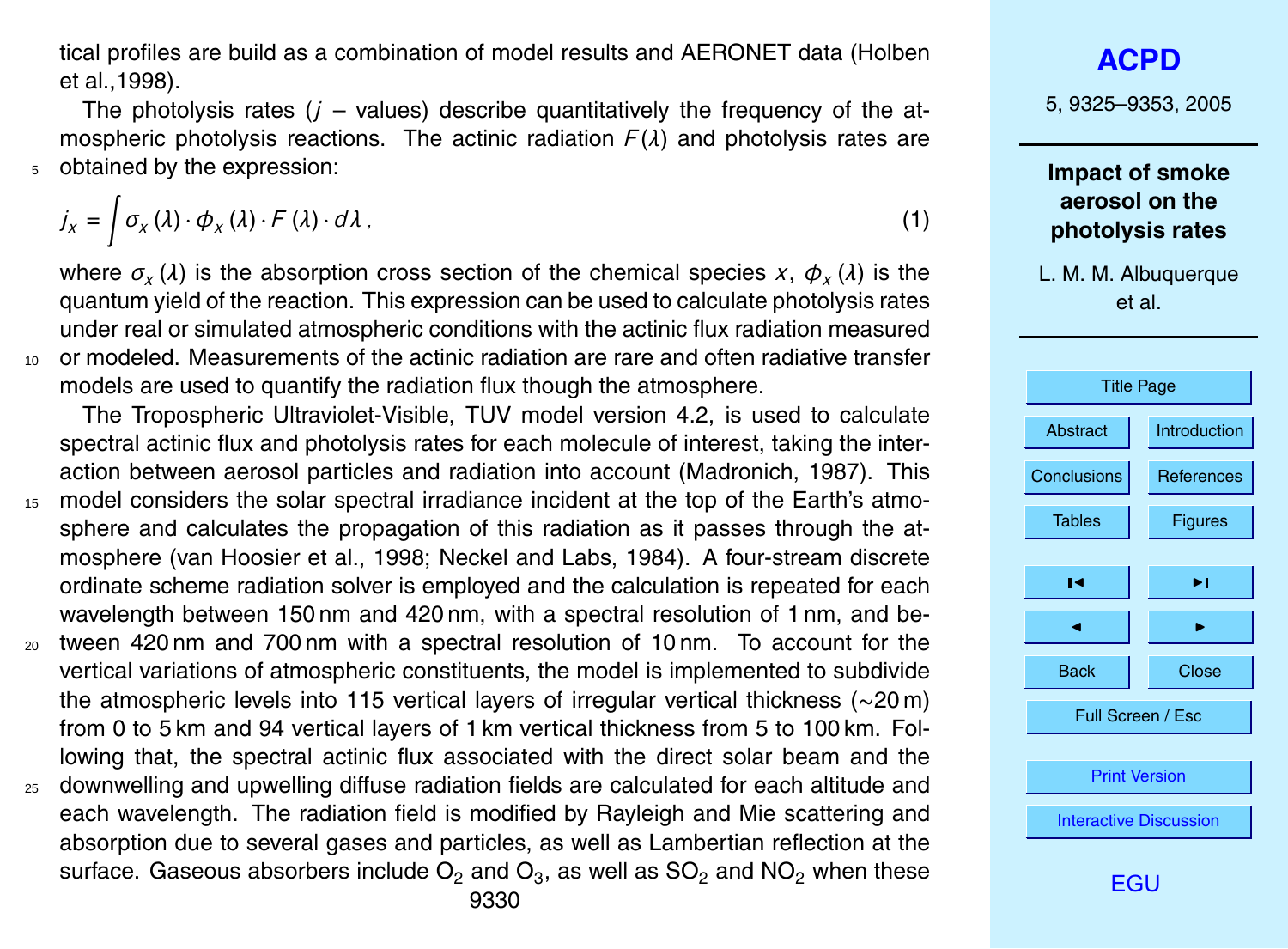are present in representative concentrations. Aerosols can absorb or scatter radiation, depending on their size distribution and chemical composition.

In order to account for aerosol particles in the actinic flux and photolysis rates calculations, aerosol particles loading must be added in the TUV one-dimensional col-

- <sup>5</sup> umn. Four different types of aerosol particles are considered in this study: smoke, continental, stratospheric and upper atmospheric. For the smoke aerosol, climatological properties derived from a three years of optical properties retrieval obtained for an Amazonian observational site of the AERONET sun photometer network are used (Procópio et al., 2003). Basically, the smoke aerosol optical depth is measured by a
- $_{10}$   $\,$  sun photometer and the single scattering albedo,  $\varpi_0$ , and asymmetry parameter,  $g$ , of the phase function are computed with a dynamical aerosol model, as functions of the aerosol optical depth. The other aerosol models are from WMO (1986). The smoke and continental aerosol models are added into the tropospheric layers 0–5 km and 5– 12 km, while the stratospheric and upper atmospheric aerosol model are incorporated
- <sup>15</sup> into the 12–30 km and 30–100 km layers. The optical properties for smoke aerosols are accessed by the TUV model using precalculated and tabulated optical parameter tables and these values are interpolated in the TUV spectral range (150–700 nm). Figures 4 and 5, respectively, show spectral smoke and continental aerosol optical parameters as functions of aerosol optical thickness at 500 nm. The main feature in the Figure 4
- <sup>20</sup> is the single scattering albedo maximum between 300 nm and 440 nm ranges and the variability of this parameter with optical depth values. This aspect is relevant because it represents a range of the spectrum where important photolysis process take place, such as NO<sub>2</sub>+h<sub>*U*→O(<sup>3</sup>P)+NO, which is dominant source of the tropospheric ozone</sub> following  $O(^3P)$ +O<sub>2</sub>+M→O<sub>3</sub>+M.
- <sub>25</sub> A normalized vertical distribution of the aerosol extinction coefficient in the boundary layer of the atmosphere is calculated by the transport model CATT-BRAMS in order to have a description of the evolution of the boundary layer diurnal cycle (Fig. 6). These profiles are combined with an average aerosol optical thickness from several AERONET sites in Rôndonia (SW Amazon) shown in the detail of the Fig. 6. For the

5, 9325–9353, 2005

#### **Impact of smoke aerosol on the photolysis rates**

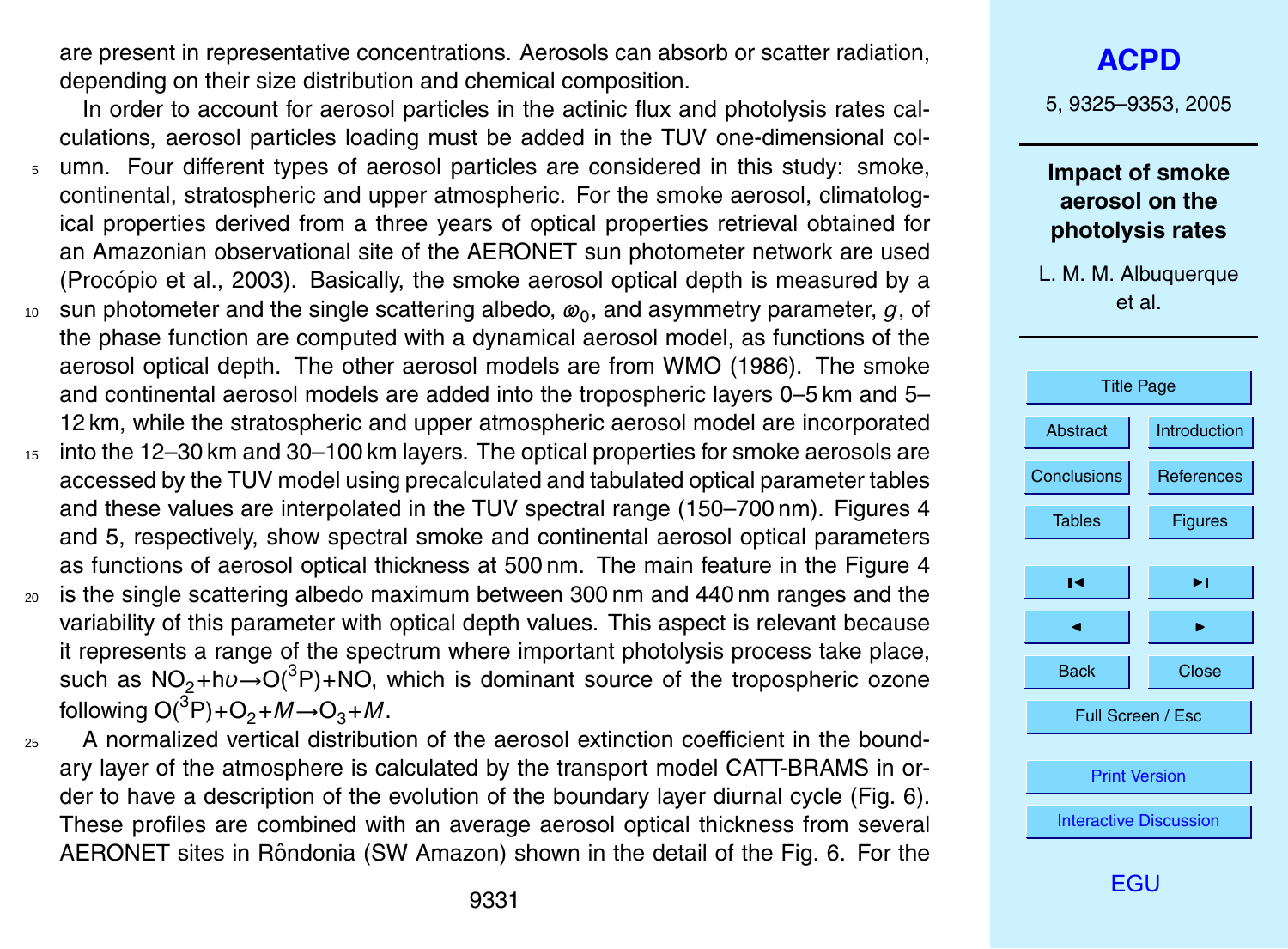uppermost layers, the aerosol extinction coefficients at 550 nm are constant following WMO (1986) and are shown in Table 1.

A review of the spectral surface albedo over different types of land surfaces available in the literature are shown in Fig. 7. Although the savannas (cerrado) and forest values <sup>5</sup> measured in the Amazon Basin by Tsay et al. (1998) would be more representative of the region they are nonexistent for the photochemistry spectral range of interest, around 200–480 nm. Tests to evaluate the sensitivity of the actinic flux calculation with the surface albedo were performed and the results showed low dependence in this spectral region. As example, the difference in the actinic flux is less than 1% when <sup>10</sup> assuming the surface albedo for grass (Fig. 7) or zero.

Other inputs to the TUV model are atmospheric profiles from radiosondes and a composed  $O<sub>3</sub>$  profiles with averaged aircraft measurements for the lower troposphere and climatological profiles for the upper levels. The total  $\mathsf{O}_3$  column was around 305 DU, which very well compared with the SHADOZ data for the sites of Natal and Paramaribo <sup>15</sup> (Thompson et al., 2003). Additional model assumptions include cloudless skies.

- Atmospheric chemical transformations are modeled using the OZIPR model version 2.0 (Tonnesen, 2000). OZIPR is a research-oriented version of EPA's OZIPP (Ozone Isopleth Plotting Package) computer modeling program. The OZIPR model is a onedimensional box model with a time-varying box height (i.e. the height of the mixing
- <sup>20</sup> layer). The model inputs include initial concentrations and hourly emission rates for the relevant chemical species and meteorological parameters, such as, temperature, humidity, mixing heights, and atmospheric pressure. To allow flexibility, the chemical species and reactions are not fixed in the program code, but can be provided as inputs to the model and for this study the chemical mechanism chosen was the same in
- <sup>25</sup> MOZART-2 (Horowitz et al., 2003). This mechanism, which includes 168 gas phase reactions, 33 photochemical reactions and the isoprene scheme by Orlando and Tyndall (2002), emphasizes the processes of tropospheric ozone and its precursors' production.

In the OZIPR model, a well mixed box is moved at the average wind speed along

## **[ACPD](http://www.atmos-chem-phys.org/acpd.htm)**

5, 9325–9353, 2005

**Impact of smoke aerosol on the photolysis rates**

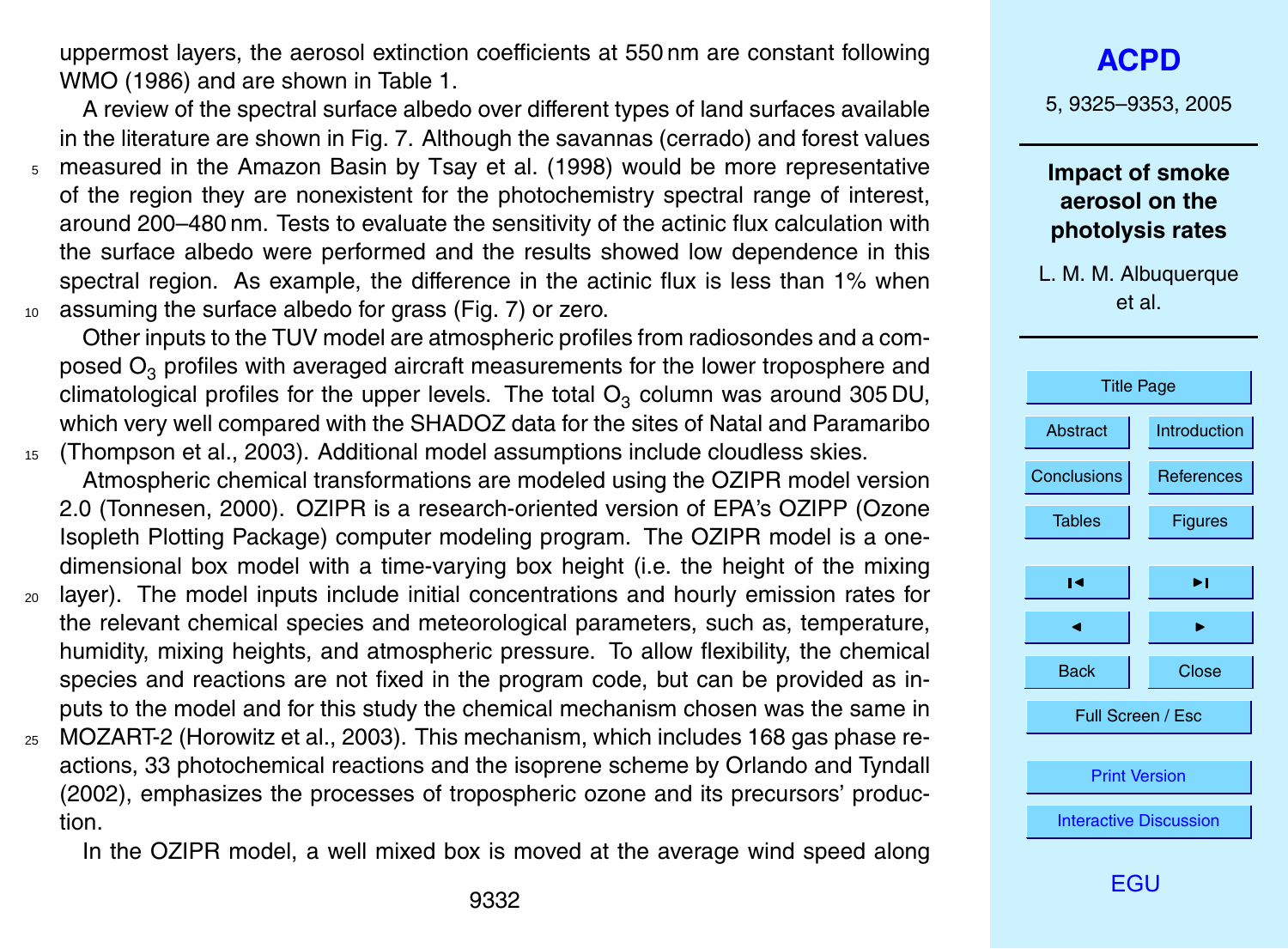a trajectory through the study area. As the boxes moves, its height increases due to the mixing height rise from the sun's heating. This rise results in a decrease in the concentrations of the primary species in the box. In addition, aged materials that were in the air above are mixed down into the box when the mixed layer height increases.

- <sup>5</sup> At the same time, fresh emissions are added through the bottom of the box increasing the concentrations in the box for some species. In this case study the mixed height is assumed to be 110 meters at 12:00 UTC (8:00, local time) with 1754 m at 21:00 UTC (17:00, local time) (Fish et al., personal communication). The hourly emissions data for NO<sub>x</sub>, CO, C<sub>2</sub>H<sub>6</sub>, C<sub>3</sub>H<sub>8</sub>, C<sub>2</sub>H<sub>4</sub>, C<sub>3</sub>H<sub>6</sub>, C<sub>4</sub>H<sub>10</sub>, CH<sub>3</sub>COCH<sub>3</sub>, ISOP, C<sub>10</sub>H<sub>16</sub>, CH<sub>2</sub>O,
- $10$  CH<sub>3</sub>OH, CH<sub>4</sub>, N<sub>2</sub>O and H<sub>2</sub> are obtained by multiplying the total amount of biomass burned within a grid cell during 24 h by the respective specie emission factor. The total amount of biomass burned was determined through Freitas et al. (2005) technique and the emission factors for pyrogenic species were obtained from Andreae and Merlet (2001). In the OZIPR model the photolysis processes are represented as a function of
- <sup>15</sup> the sun's zenith angle and thus is highly dependent on the time of day and the season. In this study a complex lookup table was build to represent the photolysis processes a function of the sun's zenith angle and total column aerosol optical thickness using TUV capabilities.

#### **4. Results**

- <sup>20</sup> The radiation model results show a significant attenuation in the actinic flux due the presence of the aerosol particles (Fig. 8). In the spectral range between 320 nm and 540 nm, at 12:00 UTC (zenith angle equal to 61.03) and with an AOT (500 nm) of 0.84, the reduction reaches 40%. At 16:00 UTC (zenith angle equal to 12.13) and AOT (500 nm) of 0.85, the reduction is below 45% at wavelength range of 290–340 nm. For
- $25$  the highest value of AOT (500 nm) for this day (equal 1.94 at 20:00 UTC), the attenuation reaches 70%. Figure 9 compares observed and modeled values of the Photosynthetically Active Radiation (PAR), which results from the integration of the global (direct

5, 9325–9353, 2005

**Impact of smoke aerosol on the photolysis rates**

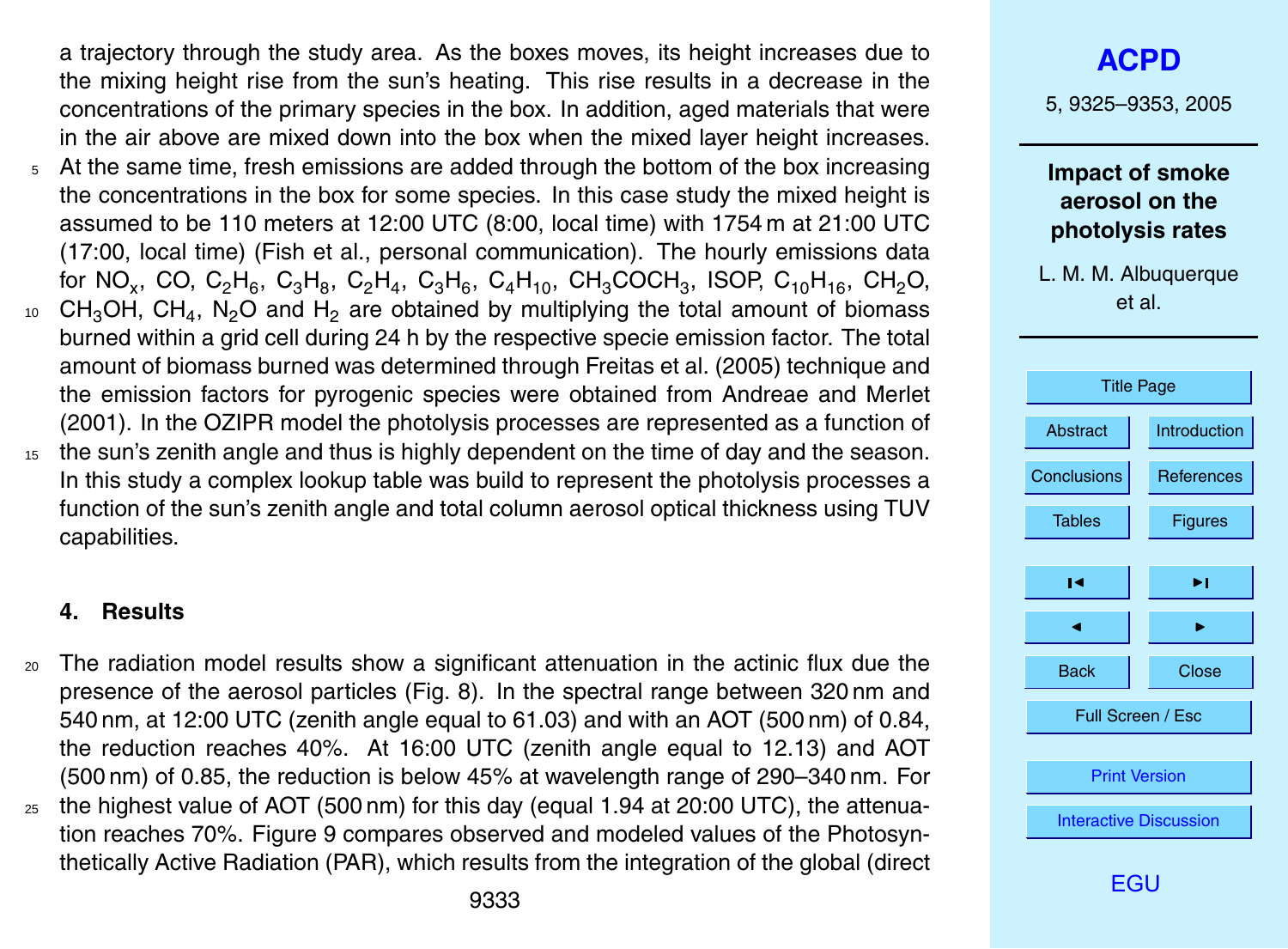plus diffuse) spectral irradiances throughout the wavelength domain 400–700 nm. Observed values (black symbols) were provided by the INPE/CPTEC team participating in the LBA-RACCI-SMOCC campaign. Modeled values were obtained as explained above, by neglecting (blue) or taking into account (red symbols) the role of aerosol particles in scattering and absorbing solar radiation. Rapid variations of observed values

- can be associated with the occurrence of water clouds near the sun apparent disk, obscuring the latter (smaller values) or allowing sharp increases in scattered diffuse radiation (greater values). Smooth variations of observed values can be associated with sun position, and changes in aerosol loading, aerosol properties, or occurrence of
- <sup>10</sup> ice clouds. Modeled values exhibit smooth variations in time because no water clouds were included in the computations; moreover, the computations neglected the occurrence of ice clouds. With the inclusion of biomass burning aerosols associated with moderate to high optical depths, direct radiation is severely reduced and diffuse radiation is enhanced; because some scattered radiation returns to space and also because
- <sup>15</sup> some absorption takes place into the layers containing particles, the resulting global irradiance at the ground must be smaller than that without such particles. Hence, the red symbols are always below the blue symbols in Fig. 9. This figure suggests that our radiative transfer computations are reliable. In spite of absence of observations of actinic fluxes during the LBA-RACCI-SMOCC campaign, whose availability would vali-
- <sup>20</sup> date our computations, we assume after Fig. 9 that coupling of Procopio et al.'s aerosol model to the TUV radiative transfer model is a promising strategy for evaluating the influence of biomass burning aerosol on photolysis rates.

Some important processes contributing for the production and loss of ozone and radicals' formation and to what extent they are affected by the presence of the biomass

<sup>25</sup> burning aerosol particles in the atmosphere were explored. Figure 10 shows the vertical profile of the percentage deviation of the photolysis rates for different chemical processes and atmospheric conditions when the aerosol effect is considered and neglected, respectively. The photolysis rates are calculated from the actinic flux spectrum, the absorption cross-section, and the quantum yield, which may vary as a function of

# **[ACPD](http://www.atmos-chem-phys.org/acpd.htm)**

5, 9325–9353, 2005

### **Impact of smoke aerosol on the photolysis rates**

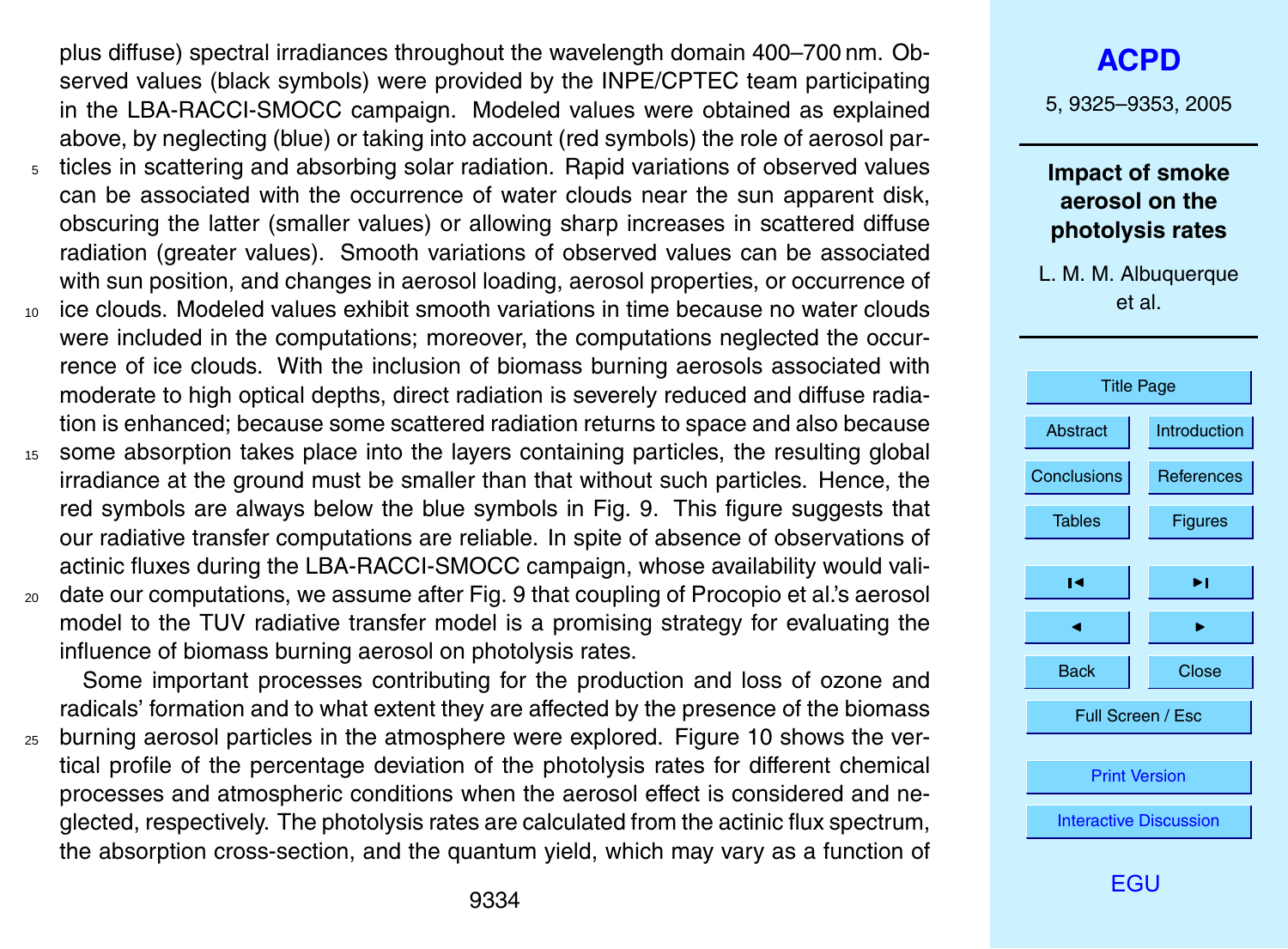temperature and pressure. The molecular data were updated in this study (Orlando et al., 1999a, b, c). Photodissociation of NO<sub>2</sub> producing  $O(^3P)$  oxygen atom leads to the only in situ chemical source of ozone in the troposphere and thus is an extremely important reaction. Nitric acid photolysis process is a source of the hydroxyl radical,

- $_5$  OH and NO<sub>2</sub> through 350 nm. The photochemistry of the ozone is very complex, as the relatively weak chemical bonds in ozone allow excited states of the O and  $O<sub>2</sub>$  photoproducts to be accessed. For atmospheric considerations, the key channel is the one that produce O  $({}^{1}D)$ , that is, the one that leads to OH production. Formaldehyde photolysis is a significant source of free radicals in the troposphere and produce molecular
- $10$  hydrogen,  $H_2$ , the second most abundant reactive trace gas in the troposphere, after methane. Typically, the photolysis rates are reduced by around 70% in the presence of smoke aerosol near ground level. However, above the smoke layer (around 3.5 km), the photolysis processes increase by about 40% with an aerosol optical thickness (500 nm) of 1.94, associated with the aerosol backscattering solar radiation.
- <sup>15</sup> Figure 11 shows the time profile of ozone predicted by MOZART-2 mechanism in a OZIPR simple trajectory model simulation of a particular day (19 September 2002) in Rôndonia, including (light blue line) and neglecting (red) the aerosol load concentration and observed (dark blue line) at surface level. The PAR surface irradiances (Wm<sup>-2</sup>) are also shown in the same figure to track the diurnal solar cycle. Ozone formation
- <sup>20</sup> begins some instants after the radiation goes up. The measured ozone as well as modeled ozone (including the aerosol effect) shows an increase following maximum concentration value at the end of the day when the biomass burning events are more intense, around 17:00 UTC. The chemical mechanism reproduces quite well the ozone formation along the diurnal cycle. The observed time of the maximum of the ozone
- <sup>25</sup> concentration at around 20:00 UTC, although underestimated, is reproduced by the model. After that, following the decrease of solar radiation availability, photochemistry processes fall smoothly until the next day. During biomass burning events, with high loadings of biomass burning emissions, the nighttime ozone average concentrations reach around 15 ppb, and the model was able to describe correctly these reductions on

5, 9325–9353, 2005

#### **Impact of smoke aerosol on the photolysis rates**

| <b>Title Page</b>             |                     |  |  |
|-------------------------------|---------------------|--|--|
| Abstract                      | <b>Introduction</b> |  |  |
| Conclusions                   | References          |  |  |
| <b>Tables</b>                 | <b>Figures</b>      |  |  |
| ĸ                             | ы                   |  |  |
|                               |                     |  |  |
|                               |                     |  |  |
| <b>Back</b>                   | Close               |  |  |
|                               | Full Screen / Esc   |  |  |
|                               |                     |  |  |
| <b>Print Version</b>          |                     |  |  |
| <b>Interactive Discussion</b> |                     |  |  |
|                               |                     |  |  |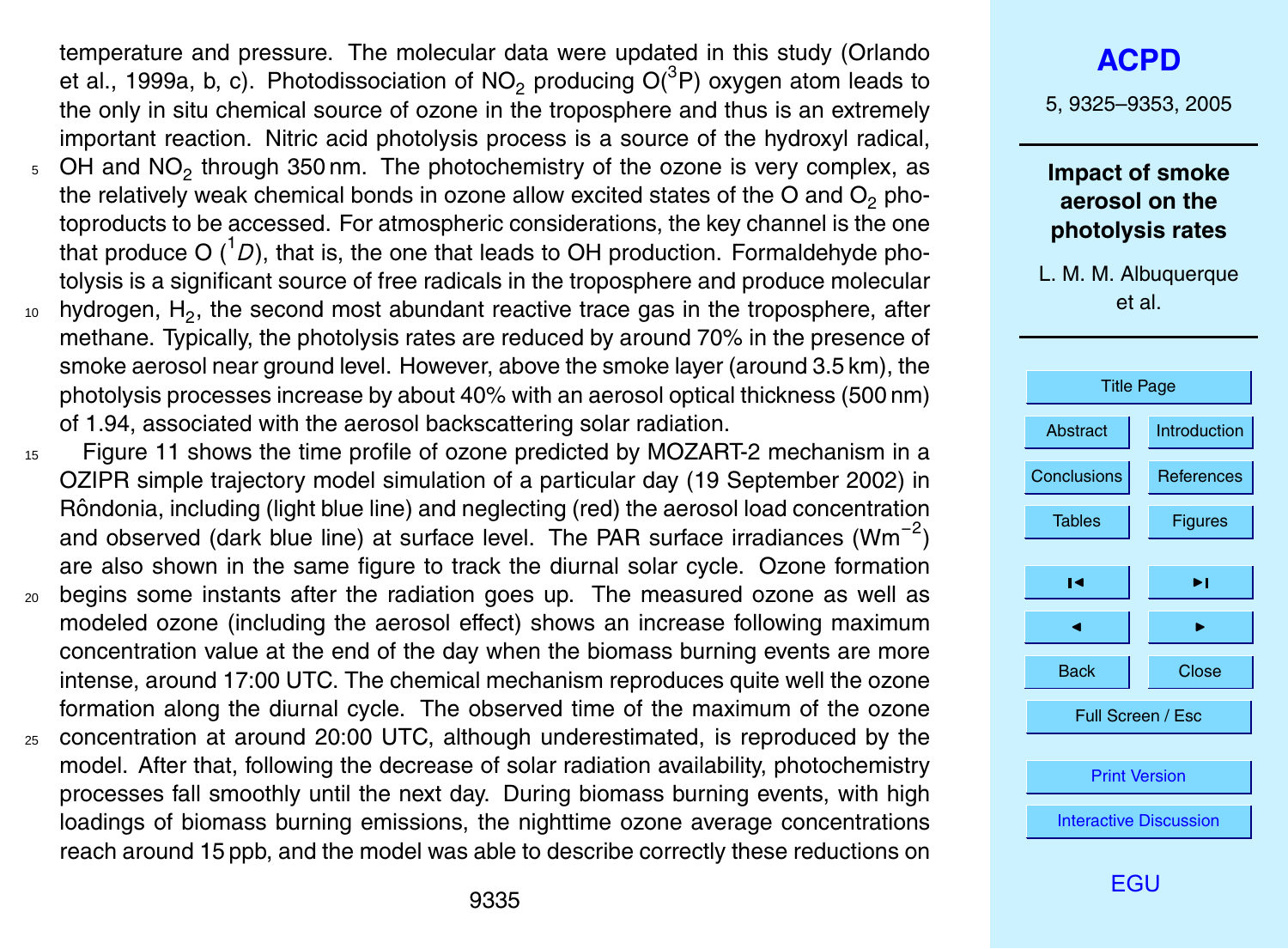<span id="page-11-0"></span>the ozone concentration in the absence of radiation. On the other side, the high value of ozone concentration, around 150 ppb, was obtained by the model in the presence of the same high smoke emissions, but representing clean atmosphere conditions (no aerosols particles) from the radiative point of view.

#### <sup>5</sup> **5. Conclusions**

This study uses data from the LBA-RACCI-SMOCC campaign conducted during the dry-to-wet transition season (September–November 2002) in a pasture site in Rondônia, SW Amazonia, to evaluate the sensitivity of photolysis rates calculation to the direct radiative effect of smoke aerosol particles. The impact of this effect on <sup>10</sup> the chemical species production and loss in the gaseous phase, such as ozone, via photochemistry process was tested.

The TUV model, with the addition of a dynamical smoke aerosol model, results in PAR irradiances in good agreement with the measured values, in line with the initial hypothesis of substantial actinic flux attenuation near ground level due the smoke  $15$  aerosols. For the highest value of AOT along this day  $(2.3\pm1.1)$  this attenuation reached 70%.

The smoke aerosol absorbing character is apparent in the spectral range around 400 nm, favoring some important photochemistry process occurring in this spectral range. The photolysis rates are typically reduced by around 70% near the ground.

- <sub>20</sub> Above the smoke layer, the photolysis process tends to increase by about 40%. These results indicate a direct influence of the smoke particles in the atmospheric chemistry. Smoke aerosol particles change the visible and UV radiation flux and the spectral irradiance and, thereby, directly have an effect on the photochemistry. The production of OH and others radicals are affected and ozone formation is suppressed.
- <sup>25</sup> Considering the photolysis rates recalculated taking into account the presence of smoke in the aerosol layer, the modeled diurnal cycle of ozone follows closely the observations. On the other hand, when the attenuation of solar radiation due the smoke

5, 9325–9353, 2005

**Impact of smoke aerosol on the photolysis rates**

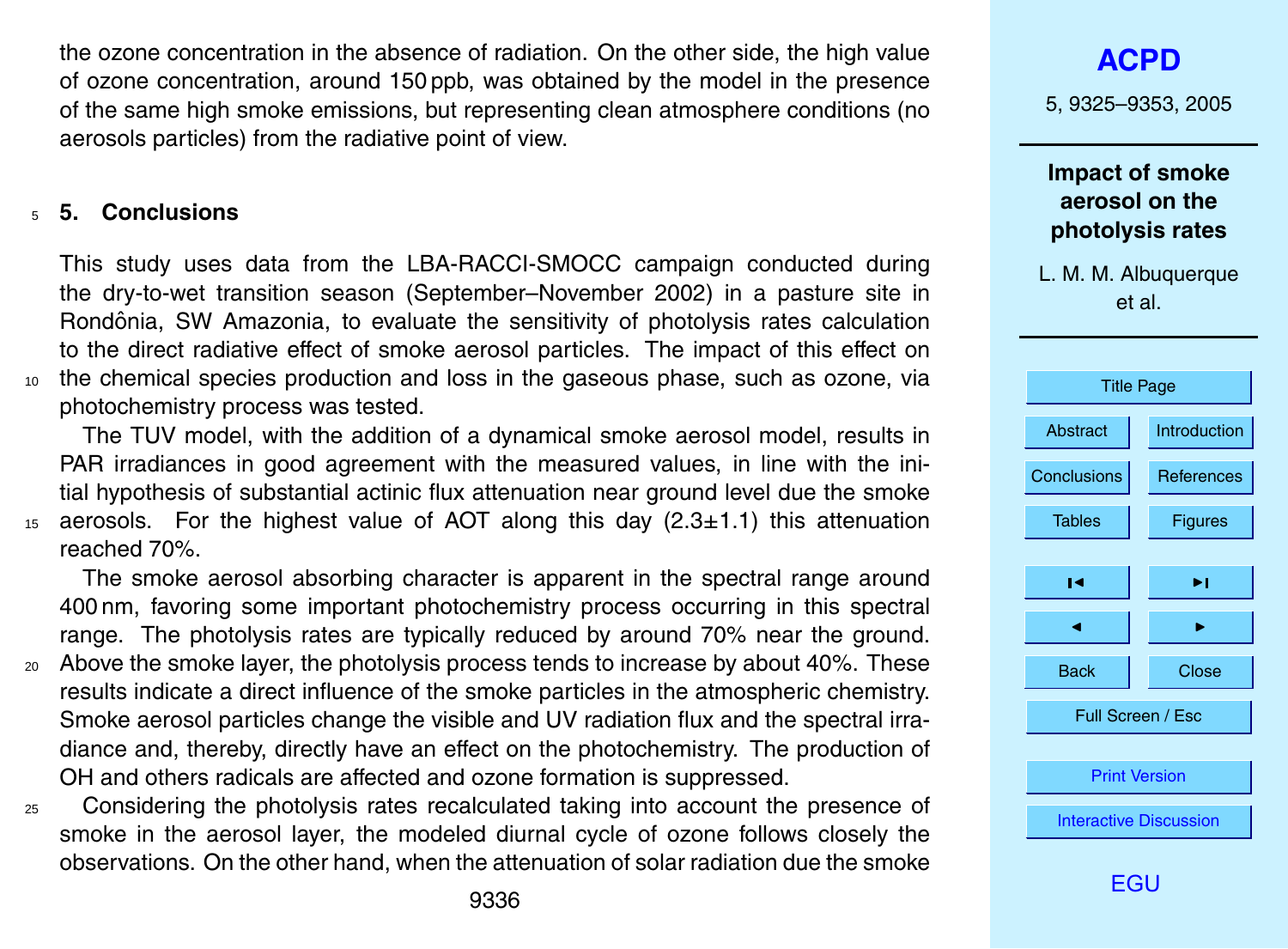<span id="page-12-0"></span>aerosol particles are not taken into account, the diurnal cycle of the modeled ozone presents a different shape. The production of the ozone is strongly favored and the ozone concentration reaches a peak value of almost 150 ppb against observed values of 70 ppb. And, more importantly, the consumption of the ozone in the absent of solar <sub>5</sub> light does not reproduced properly the low values of night-time ozone concentrations typically observed. This comparison highlights the importance of describing properly the photochemistry due to the presence of smoke.

*Acknowledgements.* This work was carried out within the frame work of the Smoke, Aerosols, Clouds, Rainfall, and Climate (SMOCC) project, a European contribution to the Large-Scale <sup>10</sup> Biosphere-Atmosphere Experiment in Amazonia (LBA). It was financially supported by the Fundação de Amparoà Pesquisa do Estado de São Paulo (FAPESP) which supported a research scholarship 02/09732-0 of the first author. It was further supported by the Environmental and Climate Program of the European Commission (contract No. EVK2-CT-2001-00110 SMOCC), the Max Planck Society (MPG), and the Conselho Nacional de Desenvolvimento 15 Científico (Instituto do Milênio LBA). We thank all members of the LBA-SMOCC and LBA-RACCI Science Teams for their support during the field campaign, especially A. C. Ribeiro, M. A. L. Moura, and J. von Jouanne. We also thank S. Madronich for making available TUV 4.2, helpful discussions with T. S. Dibble and L. Emmons, G. S. Tonnesen for the OZIPR revised

#### <sup>20</sup> **References**

version.

Andreae, M. O., Rosenfeld, D., Artaxo, P., Costa, A. A., Frank, G. P., Longo, K. M., and Silva-Dias, M. A. F.: Smoking rain clouds over the Amazon, Science, 303, 1337–1342, 2004. Bais, A. F., Madronich, S., Crawford, J., Hall, S. R., Mayer, B., van Weele, M., Lenoble, J., Calvert, J. G., Cantrell, C. A., Shetter, R. E., Hofzumahaus, A., Koepke, P., Monks, P. S., <sup>25</sup> Frost, G., McKenzie, R., Krotkov, N., Kylling, A., Swartz, W. H., Lloyd, S., Pfister, G., Martin, T.J., Roeth, E. P., Griffioen, E., Ruggaber, A., Krol, M., Kraus, A., Edwards, G. D., Mueller, M., Lefer, B. L., Johnston, P., Schwander, H., Flittner, D., Gardiner, B. G., Barrick, J., and Schmitt, R.: International Photolysis Frequency Measurement and Model Intercomparison (IPMMI): Spectral actinic solar flux measurements and modeling, J. Geophys. Res.-Atmos. <sup>30</sup> 108, D16, 8543, doi:10.1029/2002JD002891, 2003.

# **[ACPD](http://www.atmos-chem-phys.org/acpd.htm)**

5, 9325–9353, 2005

**Impact of smoke aerosol on the photolysis rates**

L. M. M. Albuquerque et al.



[EGU](http://www.copernicus.org/EGU/EGU.html)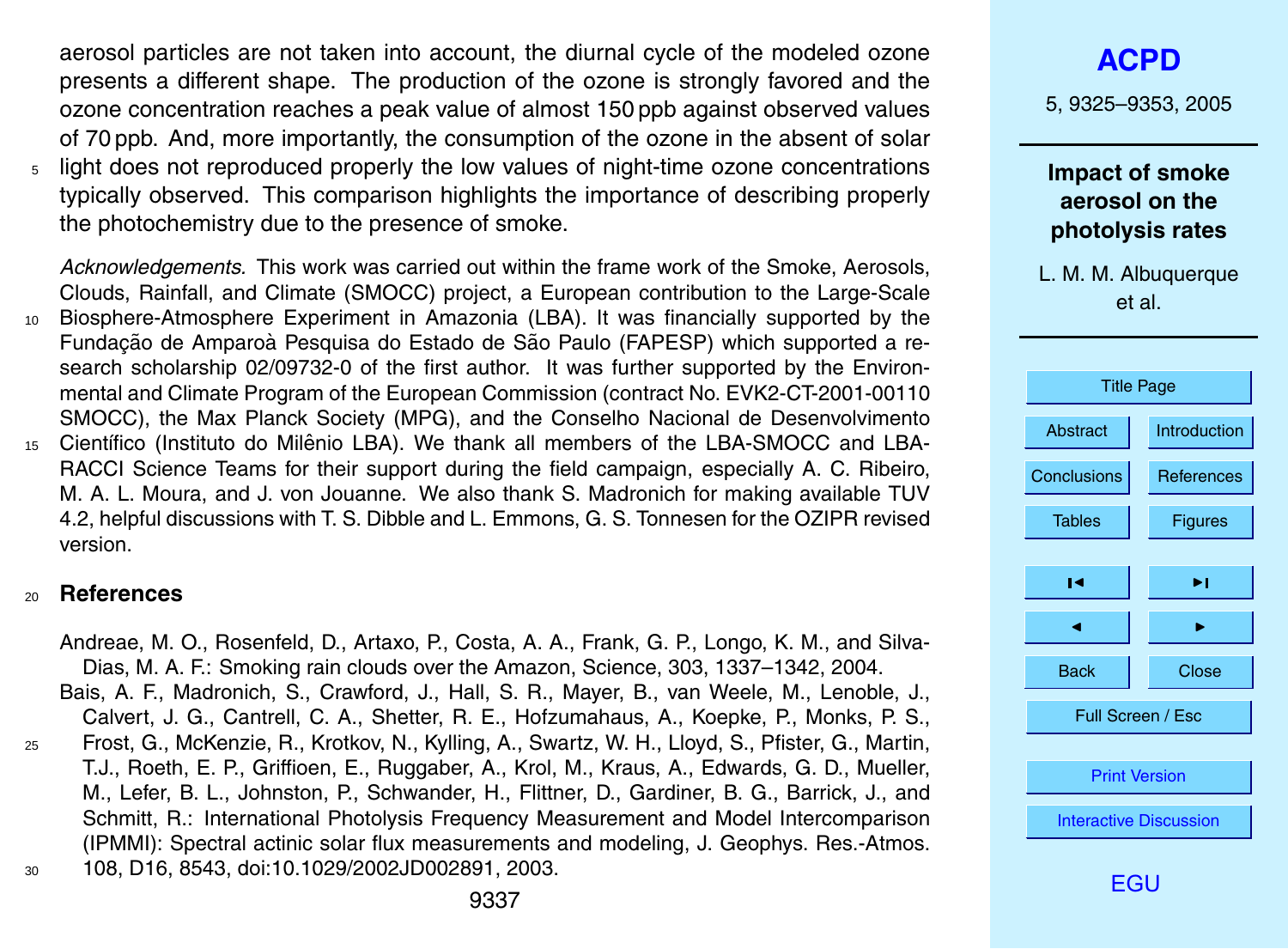- Claeys, M., Graham, B., Vas, G., Wang, W., Vermeylen, R., Pashynska, V., Cafmeyer, J., Guyon, P., Andreae, M. O., Artaxo, P., and Maenhaut, W.: Formation of Secondary Organic Aerosols Through Photooxidation of Isoprene, Science, 303, 1173–1176, 2004.
- Demerjian, K. L., Schere, K. L., and Peterson, J. T.: Theoretical Estimates of Actinic (spher-<sup>5</sup> ical integrated) Flux and Photolytic Rate Constants of Atmospheric Species in the Lower Troposphere, Adv. Environ. Sci. Tech., 10, 369–459, 1980.
	- Fearnside, P. M., Laurance, W. F., Albernaz, A. K. M., Vasconcelos, H. L., and Ferreira, L. V.: A delicate balance in Amazonia – Response, Science, 307, 5712, 1045–1045, 2005.
- Feister, U. and Grewe, R.: Spectral Albedo Measurements in the UV and Visible Region Over <sup>10</sup> Different Types of Surfaces, Photochem. Photobiol., 62, 4, 736–744, 1995.
- Filyushkin, V. V., Madronich, S., Brasseur, G. P., and Petropavlovskikh, I. V.,: Fast 2-Stream Method for Computing Diurnal – Mean Actinic Flux in Vertically Inhomogeneous Atmospheres, J. Atmos. Sci., 51, 8, 1077–1088, 1994.
	- Freitas, S., Longo, K., Silva Dias, M. A. F., Silva Dias, P. L., Chatfield, R., Prins, E., Artaxo, O.,
- <sup>15</sup> Grell, G., and Recuero, F.: Monitoring the transport of biomass burning emissions in South America, Environmental Fluid Mechanics, 5, 135–167, 2005.
	- Früh, B., Trautmann, T., Wendisch, M., and Keil, A.: Comparison of Observed and Simulated NO<sup>2</sup> Photodissociation Rates in Boundary Layer Clouds Using Detailed Microphysical Model Input, J. Geophys. Res., 105, 9843–9857, 2000a.
- $_{\rm 20}$   $\,$  Früh, B., Trautmann, T., and Wendisch, M.: Measurement Based J(NO $_{2})$  Sensitivity in a Cloudless Atmosphere Under Low Aerosol Loading and High Solar Zenith Angle Conditions, Atmos. Environ., 34, 5249–5254, 2000b.
	- Graham, B., Guyon, P., Taylor, P. E., Artaxo, P., Maenhaut, W., Glovsky, M. M., Flagan, R. C., and Andreae, M. O.: Organic Compounds Present in the Natural Amazonian Aerosol: Char-
- <sup>25</sup> acterization by Gas Chromatography-Mass Spectrometry, J. Geophys. Res.-Atmos., 108, D24, 4766, doi:10.1029/2003JD003990, 2003.
	- Graham, B., Guyon, P., Maenhaut, W., Taylor, P. E., Ebert, M., Matthias-Maser, S., Mayol-Bracero, O. L., Godoi, R. H. M., Artaxo, P., Meixner, F. X., Moura, M. A. L., Rocha, C., Van Grieken, R., Glovsky, M. M., Flagan, R. C., and Andreae, M. O.: Composition and
- <sup>30</sup> diurnal variability of the natural Amazonian aerosol, J. Geophys. Res.-Atmos., 108, D24, 4765, doi:10.1029/2003JD004049, 2003.
	- Greenberg, J. P., Guenther, A. B., Petron, G., Wiedinmyer, C., Vega, O., Gatti, L. V., Tota, J., and Fisch, G.: Biogenic VOC Emissions from Forested Amazonian Landscapes, Global

5, 9325–9353, 2005

#### **Impact of smoke aerosol on the photolysis rates**

| <b>Title Page</b> |                               |  |
|-------------------|-------------------------------|--|
| <b>Abstract</b>   | Introduction                  |  |
| Conclusions       | References                    |  |
| <b>Tables</b>     | <b>Figures</b>                |  |
| ĸ                 | ы                             |  |
|                   |                               |  |
|                   |                               |  |
|                   |                               |  |
| <b>Back</b>       | Close                         |  |
|                   | Full Screen / Esc             |  |
|                   |                               |  |
|                   | <b>Print Version</b>          |  |
|                   | <b>Interactive Discussion</b> |  |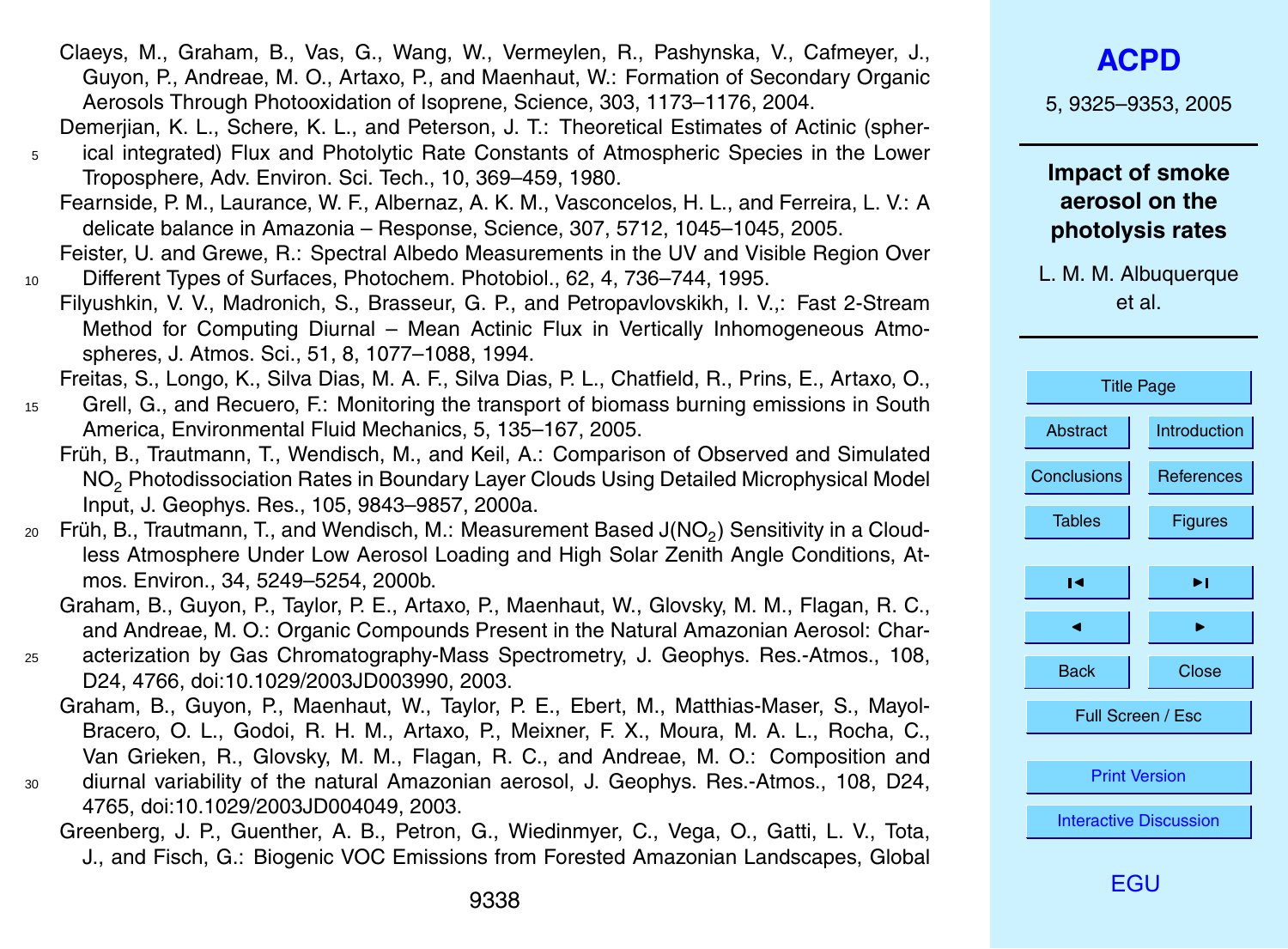Change Biology, 10, 5, 651–662, 2004.

- Guyon, P., Graham, B., Beck, J., Boucher, O., Gerasopoulos, E., Mayol-Bracero, O. L., Roberts, G. C., Artaxo, P., and Andreae, M. O.: Physical Properties and Concentration of Aerosol Particles Over the Amazon Tropical Forest During Background and Biomass Burning Conditions, <sup>5</sup> Atmos. Chem. Phys., 3, 951–967, 2003, [SRef-ID: 1680-7324/acp/2003-3-951.](http://direct.sref.org/1680-7324/acp/2003-3-951)
- Hofzumahaus, A., Lefer, B. L., Monks, P. S., Hall, S. R., Kylling, A., Mayer, B., Shetter, R. E., Junkermann, W., Bais, A., Calvert, J. G., Cantrell, C. A., Madronich, S., Edwards, G. D., Kraus, A., Muller, M., Bohn, B., Schmitt, R., Johnston, P., McKenzie, R., Frost, G. J., Griffioen, E., Krol, M., Martin, T., Pfister, G., Roth, E. P., Ruggaber, A., Swartz, W. H., Lloyd, S. A.,
- <sup>10</sup> and Van Weele, M.: Photolysis Frequency of O-3 to O(D-1): Measurements and Modeling During the International Photolysis Frequency Measurement and Modeling Intercomparison (IPMMI), J. Geophys. Res.-Atmos., 109, D8, S90, doi:10.1029/2003JD004333, 2004.
	- Holben, B. N., Eck, T. F., Slutsker, I., et al.: AERONET A federated instrument network and data archive for aerosol characterization, Remote Sens. Eviron., 66, 1–15, 1998.
- <sup>15</sup> Horowitz, L. W., Walters, S., Mauzerall, D. L., Emmons, L. K., Rasch, P. J., Granier, C., Tie, X., Lamarque, J.-F., Schultz, M. G., and Brasseur, G. P.: A global simulation of tropospheric ozone and related tracers: Description and evaluation of MOZART, version 2, J. Geophys. Res., 108, D24, 4784, doi:10.1029/2002JD002853, 2003.

Horowitz, A., Meller, R., and Moortgat, G. K.: The UV-VIS Absorption Cross Sections of the

- <sup>20</sup> Alpha-Dicarbonyl Compounds: Pyruvic acid, Biacetyl and Glyoxal, J. Photochem. and Photobio. A-Chem., 146(1–2), 19–27, 2001.
	- Junkermann, W., Bruhl, C., Perner, D., Eckstein, E., Trautmann, T., Fruh, B., Dlugi, R., Gori, T., Ruggaber, A., Reuder, J., Zelger, M., Hofzumahaus, A., Kraus, A., Rohrer, F., Bruning, D., Moortgat, G., Horowitz, A., and Tadic, J.: Actinic Radiation and Photolysis Processes in
- <sup>25</sup> the Lower Troposphere: Effect of Clouds and Aerosols, J. Atmos. Chem., 42, 1, 413–441, 2002.
	- Kesselmeier, J., Kuhn, U., Rottenberger, S., Biesenthal, T., Wolf, A., Schebeske, G., Andreae, M. O., Ciccioli, P., Brancaleoni, E., Frattoni, M., Oliva, S. T., Botelho, M. L., Silva, C. M. A., and Tavares, T. M.: Concentrations and Species Composition of Atmospheric Volatile
- 30 Organic Compounds (VOCs) as Observed During the Wet and Dry Season in Rôndonia (Amazonia), J. Geophys. Res.-Atmos., 107, D20, 8053, doi:10.1029/2000JD000267, 2002.
	- Kirkman, G. A., Gut, A., Ammann, C., Gatti, L. V., Cordova, A. M., Moura, M. A. L., Andreae, M. O., and Meixner, F. X.: Surface Exchange of Nitric Oxide, Nitrogen Dioxide, and

5, 9325–9353, 2005

**Impact of smoke aerosol on the photolysis rates**

| <b>Title Page</b>             |                     |  |  |
|-------------------------------|---------------------|--|--|
| Abstract                      | <b>Introduction</b> |  |  |
| Conclusions                   | References          |  |  |
| <b>Tables</b>                 | Figures             |  |  |
| ∣◀                            | ы                   |  |  |
|                               |                     |  |  |
|                               |                     |  |  |
| <b>Back</b>                   | Close               |  |  |
|                               | Full Screen / Esc   |  |  |
|                               |                     |  |  |
| <b>Print Version</b>          |                     |  |  |
| <b>Interactive Discussion</b> |                     |  |  |
|                               |                     |  |  |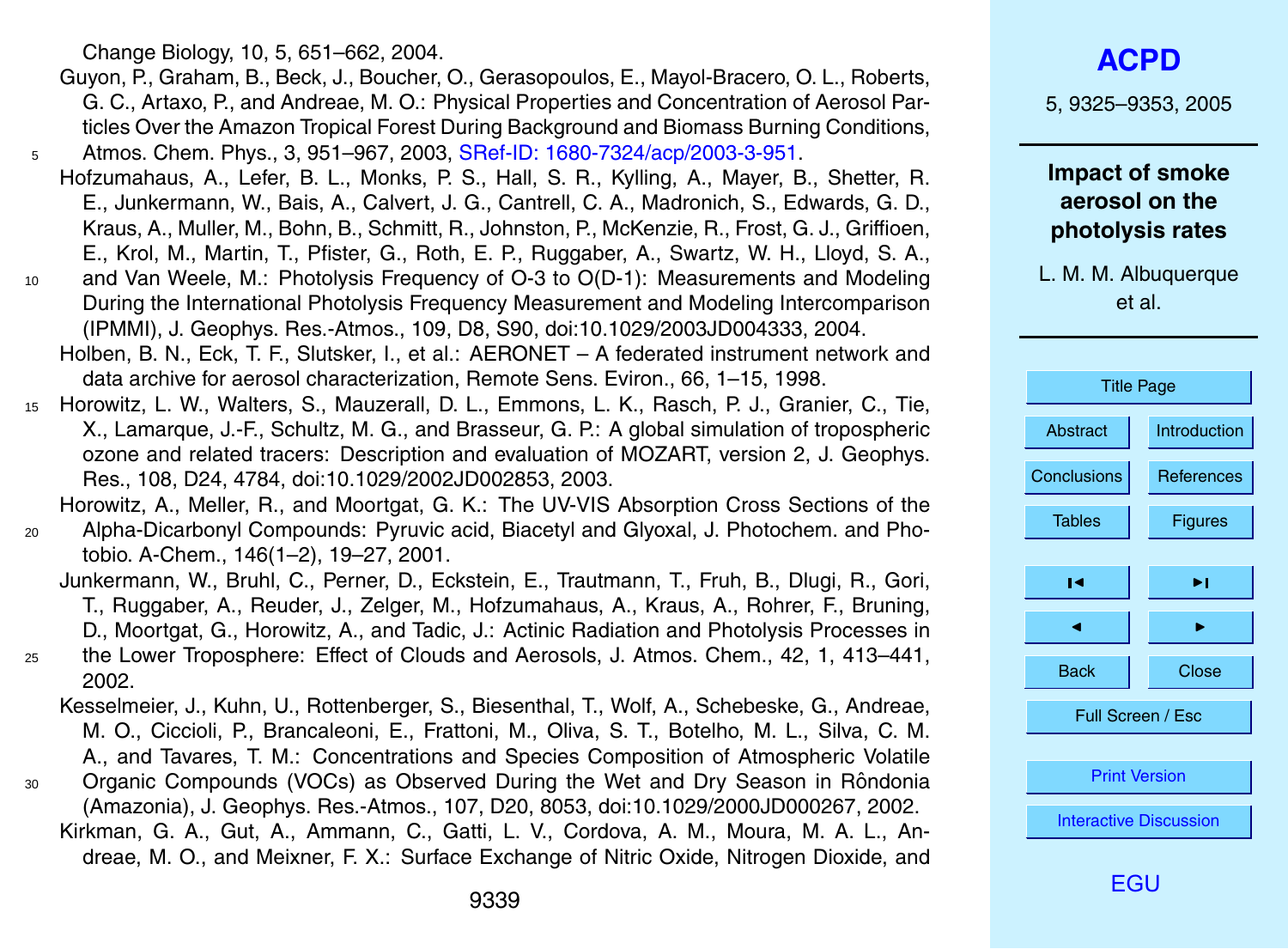Ozone at a Cattle Pasture in Rôndonia, Brazil, J. Geophys. Res.-Atmos., 107, D20, 8083, doi:10.1029/2001JD000523, 2002.

- Lefer, B. L., Shetter, R. E., Hall, S. R., Crawford, J. H., and Olson, J. R.: Impact of Clouds and Aerosols on Photolysis Frequencies and Photochemistry During TRACE-P: 1. Analysis
- <sup>5</sup> Using Radiative Transfer and Photochemical Box Models, J. Geophys. Res.-Atmos., 108, D21, 8821, doi:10.1029/2002JD003171, 2003.
	- Madronich, S.: Photodissociation in the atmosphere, 1. Actinic flux and the effects of ground reflections and clouds, J. Geophys. Res., 92, 9740–9752, 1987.
- Neckel, H. and Labs, D.: Improved Data of Solar Spectral Irradiance from 0.33 to 1.25 *µ*m, <sup>10</sup> Solar Phys., 90, 205–258, 1984.
	- Orlando, J. J.: Temperature dependence of the rate coefficients for the reaction of chlorine atoms with chloromethanes, Int. J. Chem. Kinet., 31, 515–524, 1999a.

Orlando, J., Tyndall, G., and Paulson, S.: Mechanism of the OH-initiated oxidation of methacrolein, Geophys. Res. Lett., 26, 2191–2194, 1999b.

- 15 Orlando, J., Tyndall, G., Fracheboud, J.-M., Estupiñan, E., Haberkorn, S., and Zimmer, A.: The rate and mechanism of the gas-phase oxidation of hydroxyacetone, Atmos. Environ., 33, 1621–1629, 1999c.
	- Olson, J. R., Crawford, J. H., Chen, G., Fried, A., Evans, M. J., Jordan, C. E., Sandholm, S. T., Davis, D. D., Anderson, B. E., Avery, M. A., Barrick, J. D., Blake, D. R., Brune, W. H., Eisele,
- <sup>20</sup> F. L., Flocke, F., Harder, H., Jacob, D. J., Kondo, Y., Lefer, B. L., Martinez, M., Mauldin, R. L., Sachse, G. W., Shetter, R. E., Singh, H. B., Talbot, R. W., and Tan, D.: Testing Fast Photochemical Theory During TRACE-P Based on Measurements of OH,  $HO_2$ , and CH<sub>2</sub>O, J. Geophys. Res.-Atmos., 109, D15, D15S10, doi:10.1029/2003JD004278, 2004.

Peters, W., Krol, M. C., Fortuin, J. P. F., Kelder, H. M., Thompson, A. M., Becker, C. R., Lelieveld,

- <sup>25</sup> J., and Crutzen, P. J.: Tropospheric Ozone Over a Tropical Atlantic Station in the Northern Hemisphere: Paramaribo, Surinam, Tellus Series B-Chemical and Physical Meteorology, 56, 1, 21–34, 2004.
- Procopio, A. S., Remer, L. A., Artaxo, P., Kaufman, Y. J., and Holben, B. N.: Modeled Spectral Optical Properties for Smoke Aerosols in Amazonia, Geophys. Res. Lett., 30, 24, 2265, <sup>30</sup> doi:10.1029/2003GL018063, 2003.
	- Procopio, A. S., Artaxo, P., Kaufman, Y. J., Remer, L. A., Schafer, J. S., and Holben, B. N.: Multiyear Analysis of Amazonian Biomass Burning Smoke Radiative Forcing of Climate, Geophys. Res. Lett., 31, 3, L3108–L3112, 2004.

5, 9325–9353, 2005

**Impact of smoke aerosol on the photolysis rates**

| <b>Title Page</b>             |                     |  |
|-------------------------------|---------------------|--|
| Abstract                      | <b>Introduction</b> |  |
| Conclusions                   | References          |  |
| <b>Tables</b>                 | <b>Figures</b>      |  |
| ы                             | ы                   |  |
|                               |                     |  |
|                               |                     |  |
| <b>Back</b>                   | Close               |  |
| Full Screen / Esc             |                     |  |
| <b>Print Version</b>          |                     |  |
| <b>Interactive Discussion</b> |                     |  |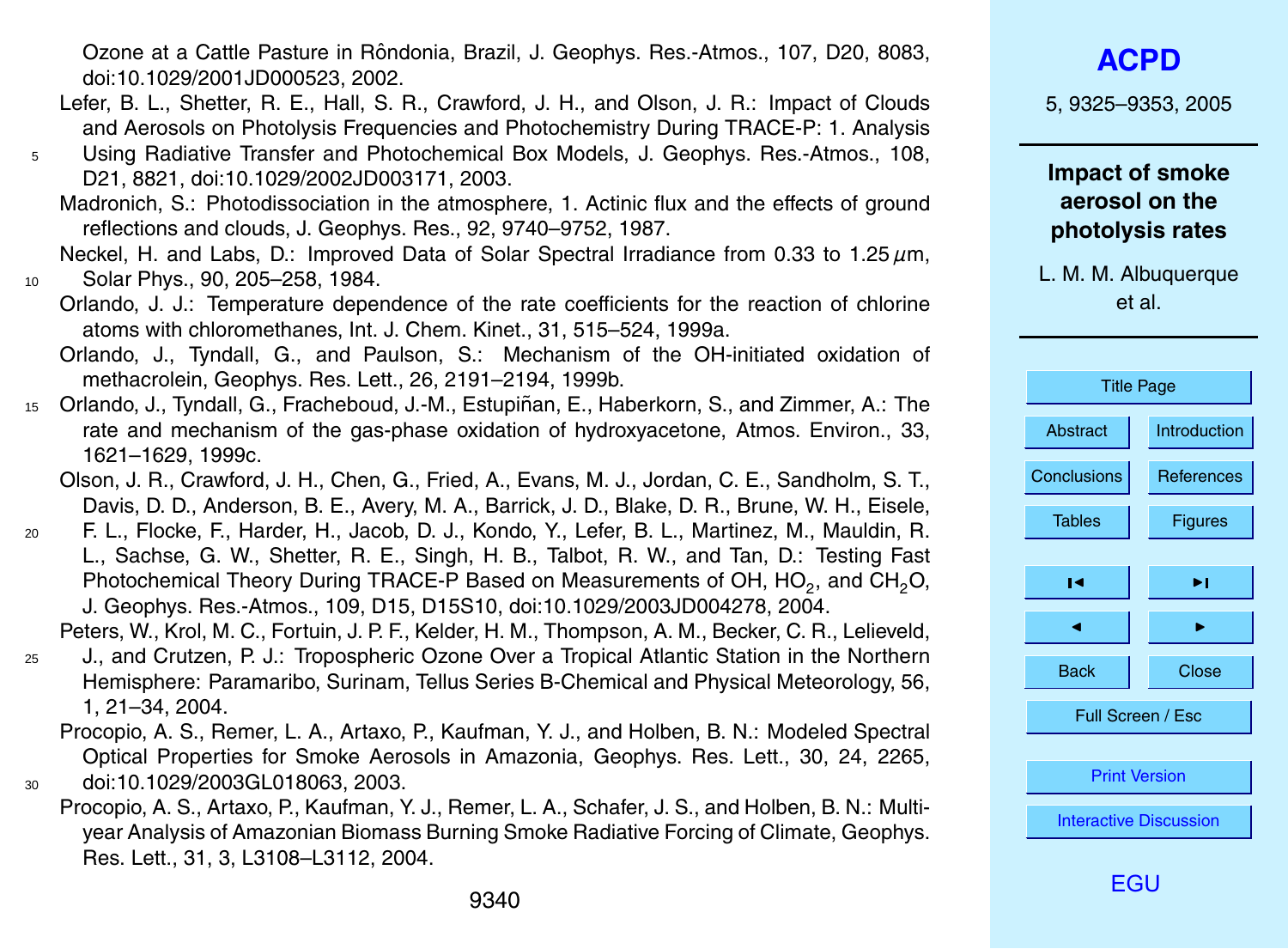- Ruggaber, A., Dlugi, R., and Nakajima, T.: Modeling of Radiation Quantities and Photolysis Frequencies in the Troposphere, J. Atmos. Chem., 18, 171–210, 1994.
- Seinfeld, J. H. and Pandis, S. N.: Atmospheric Chemistry and Physics: From Air Pollution to Climate Change, Wiley, New York, 724–743, 1998.
- <sup>5</sup> Tie, X. X., Madronich, S., Walters, S., Zhang, R. Y., Rasch, P., and Collins, W.: Effect of Clouds on Photolysis and Oxidants in the Troposphere, J. Geophys. Res.-Atmos., 108, D20, 4642, doi:10.1029/2003JD003659, 2003.
	- Thompson, A. M., Witte, J. C., McPeters, R. D., Oltmans, S. J., Schmidlin, F. J., Logan, J. A., Fujiuara, M., Kirchhoff, V. W. J. H., Posny, F., Coetzee, G. J. R., Hoegger, B., Kawakami,
- <sup>10</sup> S., Ogawa, T., Johnson, B. J., Vomel, H., and Labow, G.: Southern Hemisphere additional ozonesondes (SHADOZ) 1998–2000 tropical ozone climatology 1, Comparison with total ozone mapping spectrometers (TOMS) and ground-based measurements, J. Geophys. Res.- Atmos., 108, D2, 8238, doi:10.1029/2001JD000967, 2003.

Tonnesen, G. S. and Dennis, R. L.: Analysis of Radical Propagation Efficiency to Assess Ozone  $15$  Sensitivity to Hydrocarbons and NO<sub>x</sub>, Part 1: Local Indicators of Odd Oxygen Production Sensitivity, J. Geophys. Res., 105, 9213–9225, 2000.

- Trentmann, J., Fruh, B., Boucher, O., Trautmann, T., and Andreae, M. O.: Three-Dimensional Solar Radiation Effects on the Actinic Flux Field in a Biomass-Burning Plume, J. Geophys. Res.-Atmos., 108, D17, 4558, doi:10.1029/2003JD003422, 2003.
- <sup>20</sup> Tsay, S. C., King, M. D., Arnold, G. T., and Li, J. Y.: Airborne spectral measurements of surface anisotropy during SCAR-B, J. Geophys. Res., 103, 31 943–31 954, 1998.
	- [V](ftp://susim.nrl.navy.mil/pub/atlas3)an Hoosier, M. E.: The ATLAS-3 solar spectrum, available via anonymous ftp [\(ftp://susim.nrl.](ftp://susim.nrl.navy.mil/pub/atlas3) [navy.mil/pub/atlas3\)](ftp://susim.nrl.navy.mil/pub/atlas3), 1996.

World Meteorological Organization (WMO): World Climate Research Programme: A prelimi-

- <sup>25</sup> nary cloudless standard atmosphere for radiation computation, Rep. WCP-112, WMO/TD-24, 53 pp., Geneva, 1986.
	- Weavers, L. K., Ling, F. H., and Hoffmann, M. R.: The Combination of Sonolysis and Ozonolysis for Aromatic Compound Degradation, Environ. Sci. Technol., 32, 2727–2733, 1998.
- Yamasoe, M., von Randow, C., and Manzi, A.: Effect of Smoke on the Transmissivity of Pho-<sup>30</sup> tosynthetically Active Radiation Inside the Canopy, Atmos. Chem. Phys. Discuss., 5, 5909–
	- 5934, 2005, [SRef-ID: 1680-7375/acpd/2005-5-5909.](http://direct.sref.org/1680-7375/acpd/2005-5-5909)

## **[ACPD](http://www.atmos-chem-phys.org/acpd.htm)**

5, 9325–9353, 2005

### **Impact of smoke aerosol on the photolysis rates**

L. M. M. Albuquerque et al.

| <b>Title Page</b>             |                   |  |
|-------------------------------|-------------------|--|
| Abstract                      | Introduction      |  |
| Conclusions                   | <b>References</b> |  |
| <b>Tables</b>                 | Figures           |  |
|                               |                   |  |
| ы                             | ы                 |  |
|                               |                   |  |
| <b>Back</b>                   | Close             |  |
| Full Screen / Esc             |                   |  |
|                               |                   |  |
| <b>Print Version</b>          |                   |  |
| <b>Interactive Discussion</b> |                   |  |
|                               |                   |  |

[EGU](http://www.copernicus.org/EGU/EGU.html)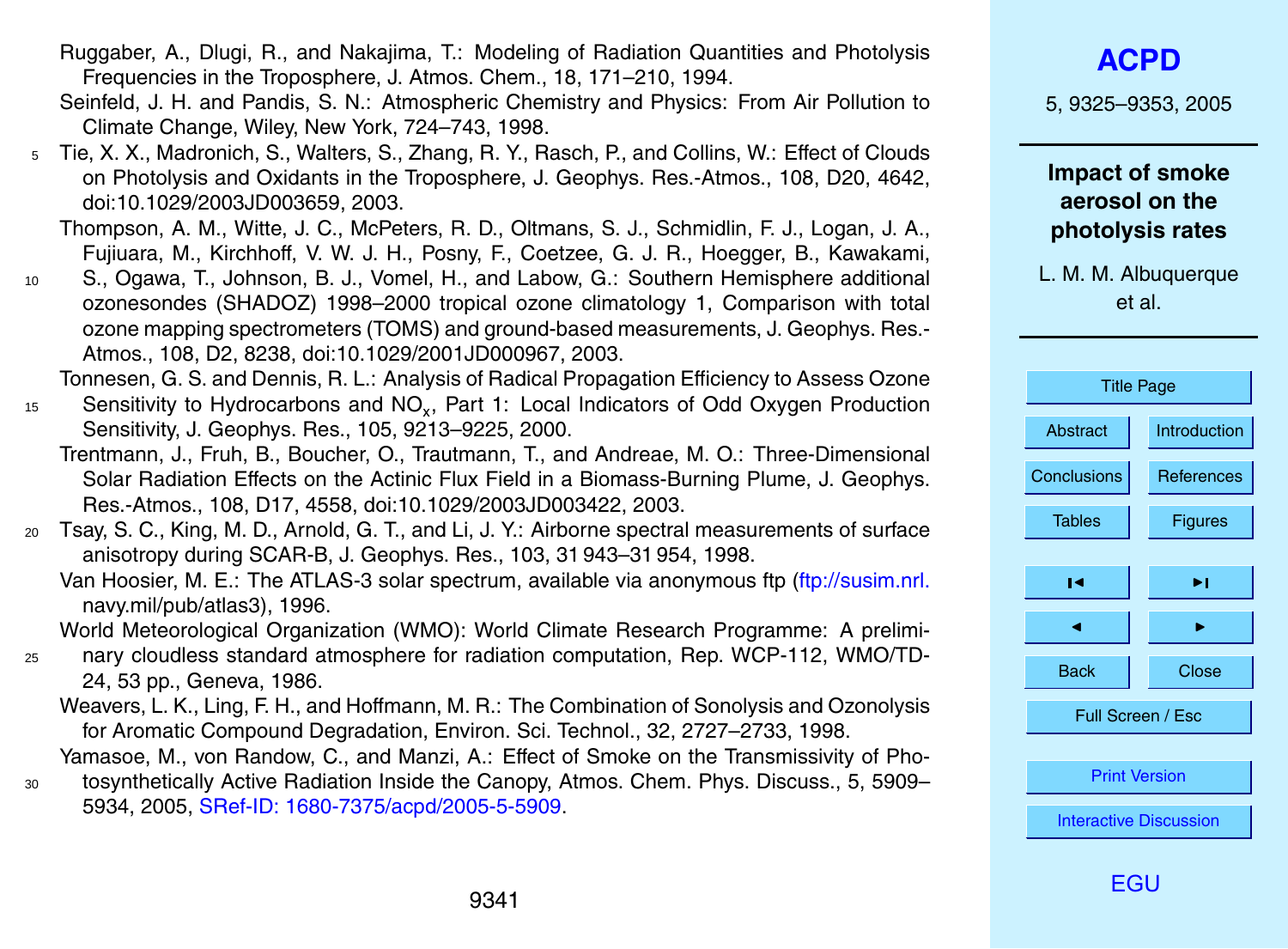5, 9325–9353, 2005

## **Impact of smoke aerosol on the photolysis rates**

L. M. M. Albuquerque et al.

| <b>Title Page</b>             |              |  |
|-------------------------------|--------------|--|
| Abstract                      | Introduction |  |
| Conclusions                   | References   |  |
| <b>Tables</b>                 | Figures      |  |
|                               |              |  |
| ıе                            | ы            |  |
|                               |              |  |
| <b>Back</b>                   | Close        |  |
| Full Screen / Esc             |              |  |
|                               |              |  |
| <b>Print Version</b>          |              |  |
| <b>Interactive Discussion</b> |              |  |
|                               |              |  |

<span id="page-17-0"></span>**Table 1.** Aerosol extinction coefficients at 550 nm following WMO (1986).

| $\varepsilon_0$ (km <sup>-1</sup> ) | Continental | Background Upper      |                        |
|-------------------------------------|-------------|-----------------------|------------------------|
| 5–12 km                             | 0.0025      |                       |                        |
| 12-30 km                            |             | $2.18 \times 10^{-4}$ |                        |
| $30 - 35$ km                        |             | $3.32 \times 10^{-5}$ | $2.45 \times 10^{-5}$  |
| 35-40 km                            |             |                       | $8.00 \times 10^{-5}$  |
| 40–45 km                            |             |                       | $4.02 \times 10^{-6}$  |
| 45–50 km                            |             |                       | $2.10 \times 10^{-6}$  |
| 50-70 km                            |             |                       | $1.60 \times 10^{-7}$  |
| 70-100 km                           |             |                       | $9.30 \times 10^{-10}$ |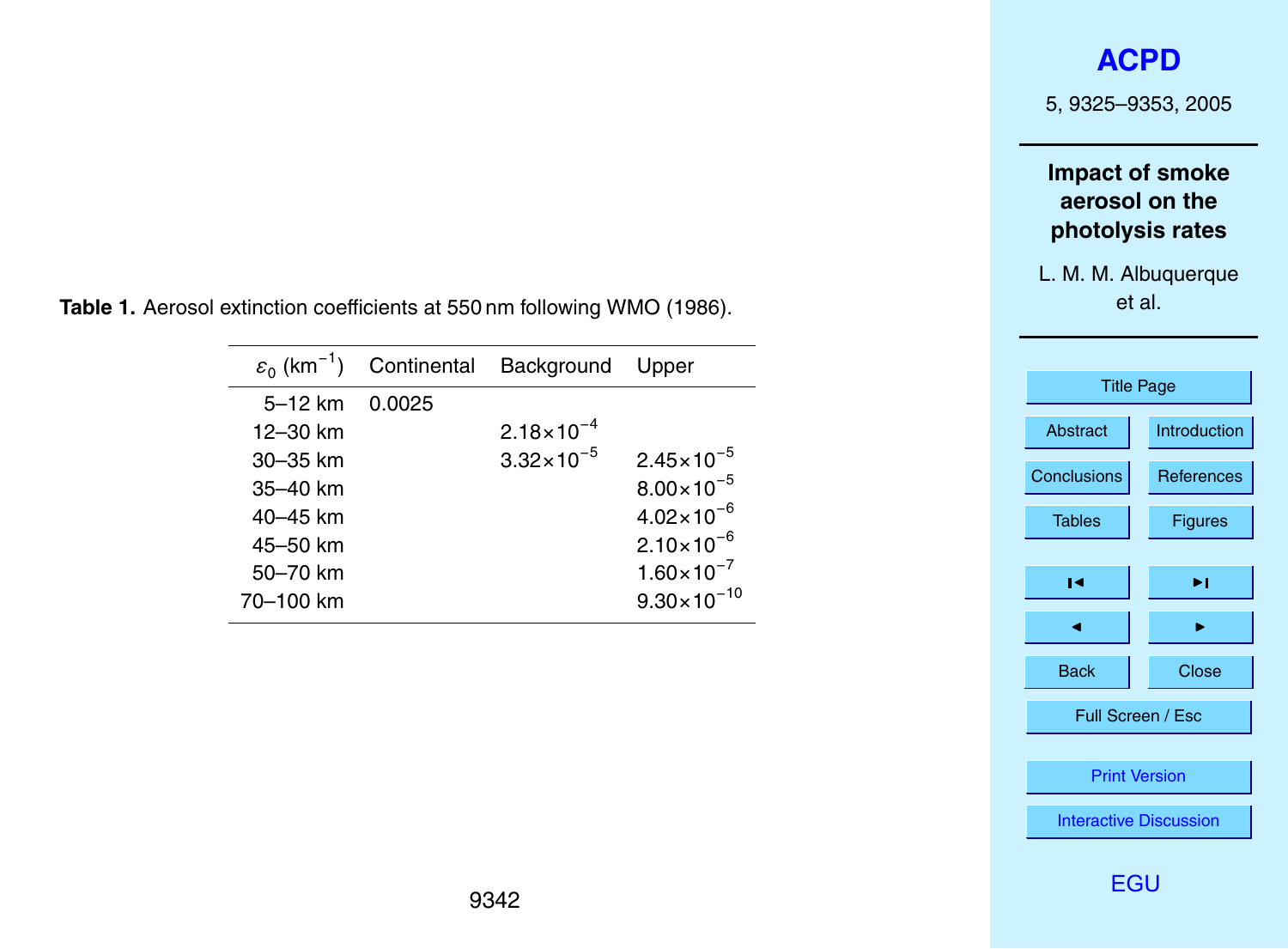<span id="page-18-0"></span>

**Fig. 1.** Map with aerosol optical thickness (550 nm) from MODIS-TERRA aerosol product over South America and a zoom over the Rôndonia State on 19 September 2002 around 14:00 UTC [\(http://modis-atmos.gsfc.nasa.gov/\)](http://modis-atmos.gsfc.nasa.gov/).

5, 9325–9353, 2005

**Impact of smoke aerosol on the photolysis rates**

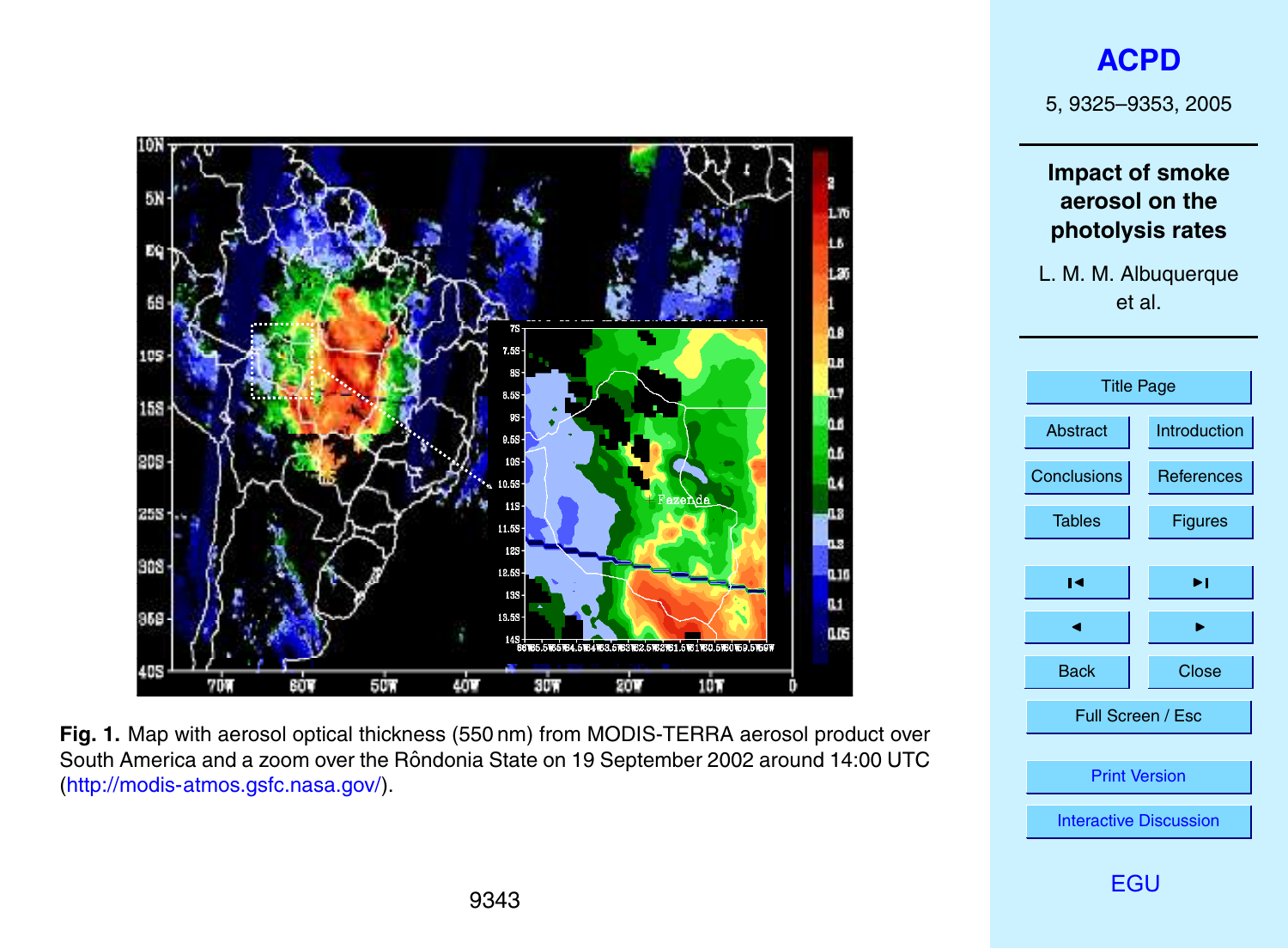

**Fig. 2.** GOES-8 visible image over Rondnia State on 19 September 2002 at 19:45 UTC showing several smoke plumes. The blue line shows the Rndonia State contour map. Source: Master Lab. IAG-USP [\(http://www.master.iag.usp.br\)](http://www.master.iag.usp.br).

# **[ACPD](http://www.atmos-chem-phys.org/acpd.htm)**

5, 9325–9353, 2005

**Impact of smoke aerosol on the photolysis rates**

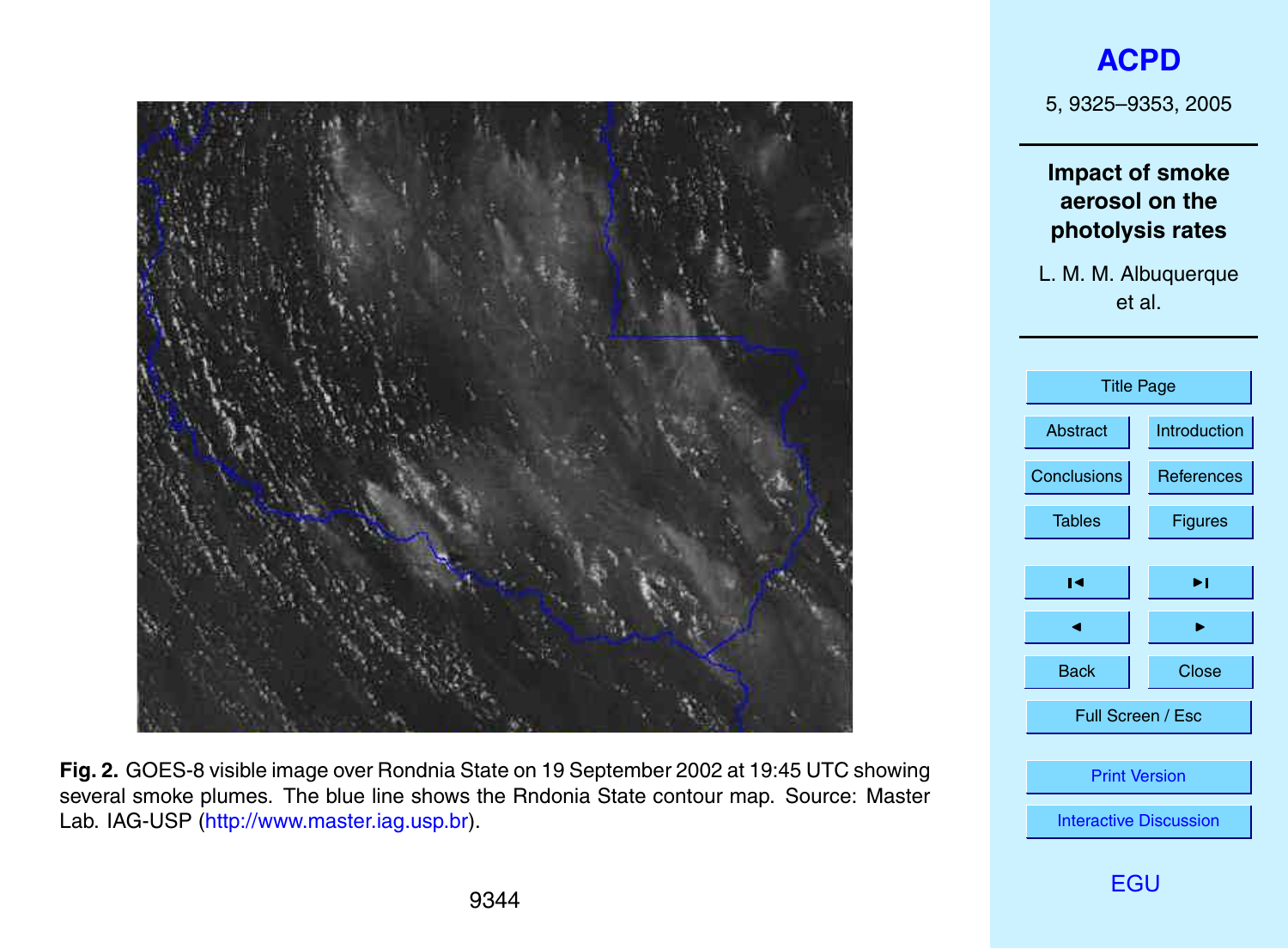

**Fig. 3.** Vertical profiles of temperatures on 19 September 2002 from Fazenda N. Senhora. site radiosondes during LBA-RACCI-SMOCC field experiment.

[Interactive Discussion](http://www.atmos-chem-phys.org/acpd/5/9325/comments.php)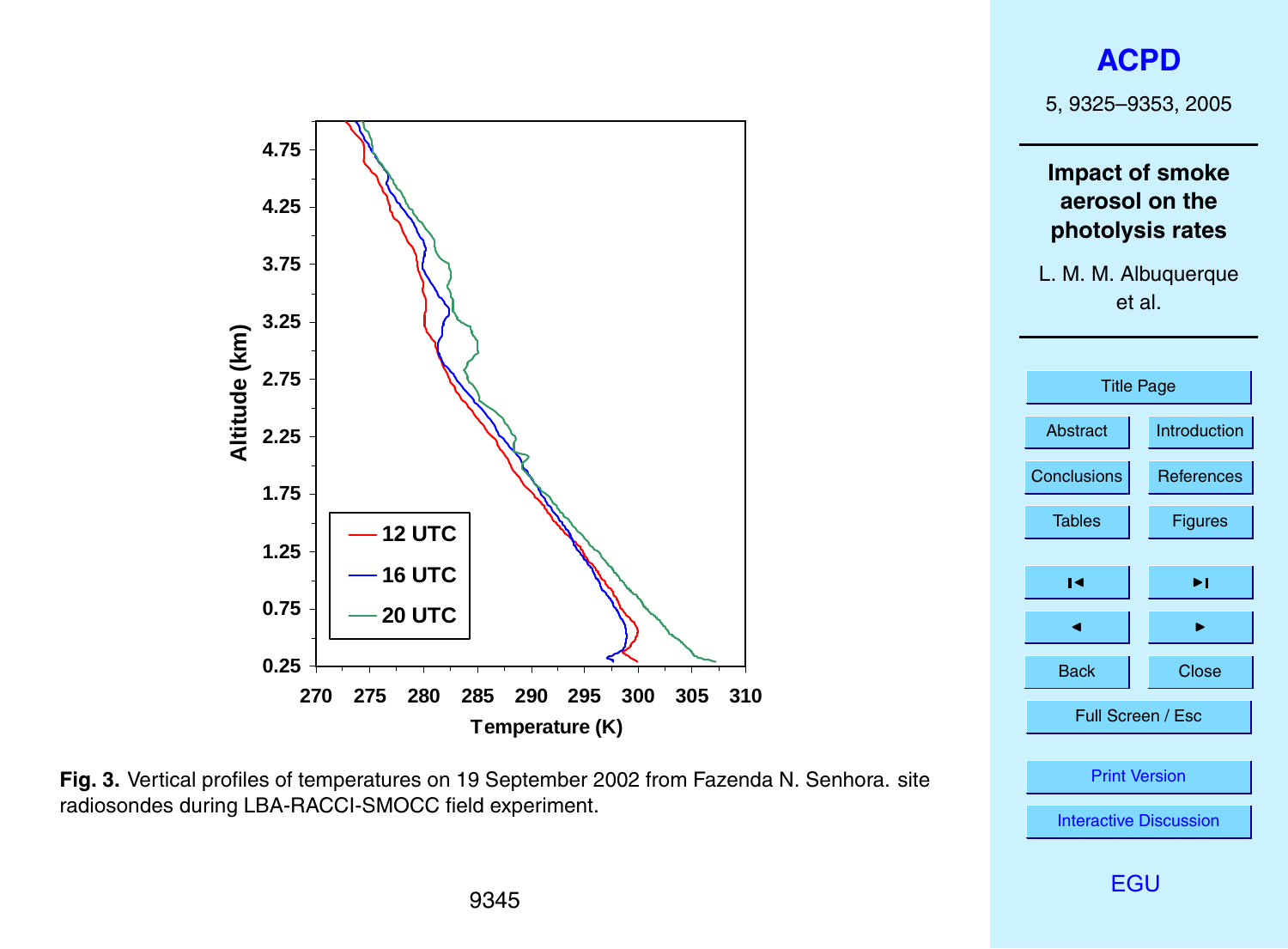5, 9325–9353, 2005



**Impact of smoke aerosol on the photolysis rates**

L. M. M. Albuquerque et al.



Fig. 4. Spectral smoke aerosol optical properties (single scattering albedo  $\varpi_0$ , asymmetry parameter of the phase function *g* and extinction coefficient *Q<sup>e</sup>* ) as functions of the aerosol optical thickness at 500 nm (*τ<sup>a</sup>* ) derived from three years of AERONET data collected during the dry season in Amazonia (Procopio et al., 2003).

[EGU](http://www.copernicus.org/EGU/EGU.html)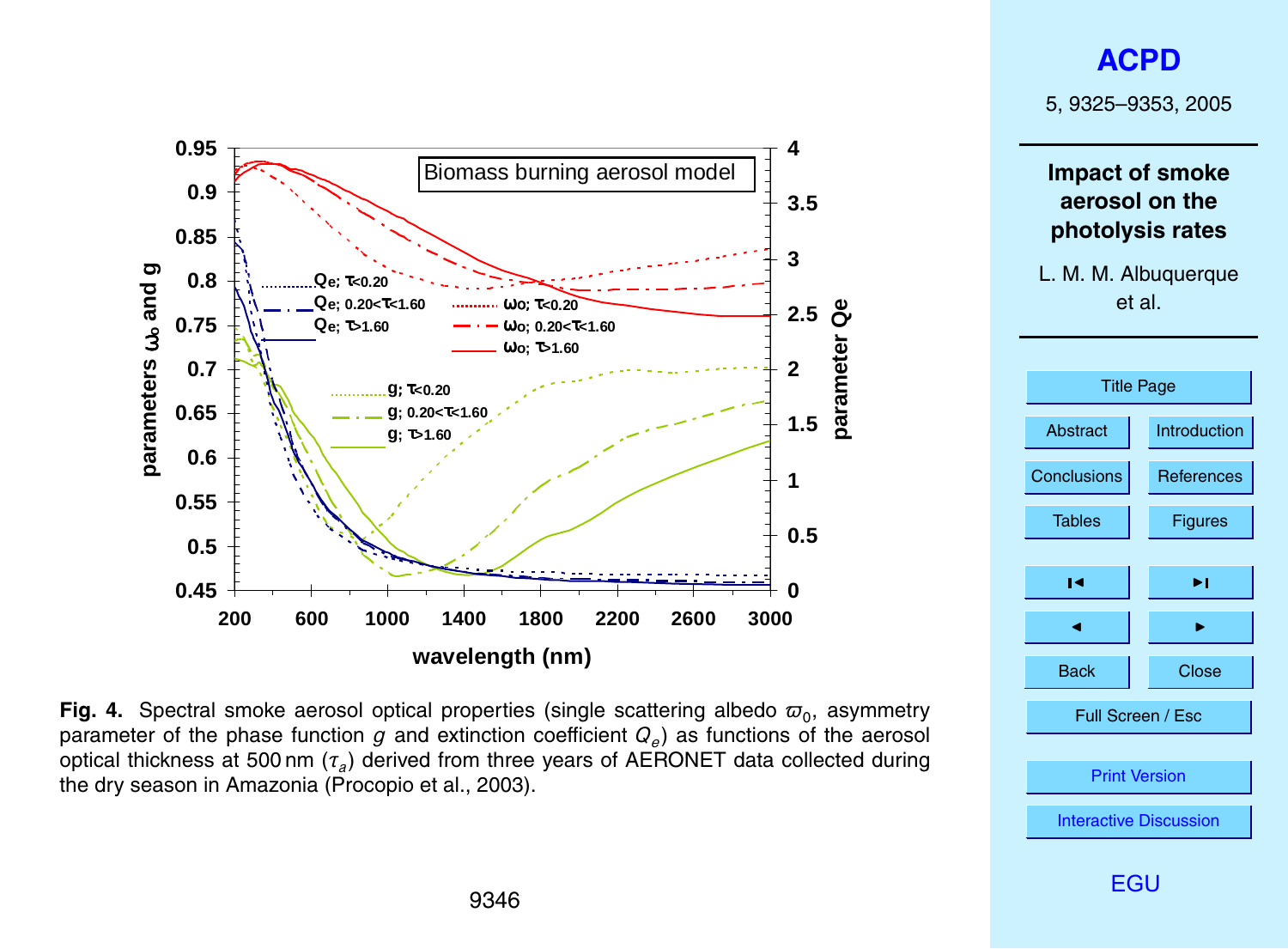



5, 9325–9353, 2005

## **Impact of smoke aerosol on the photolysis rates**

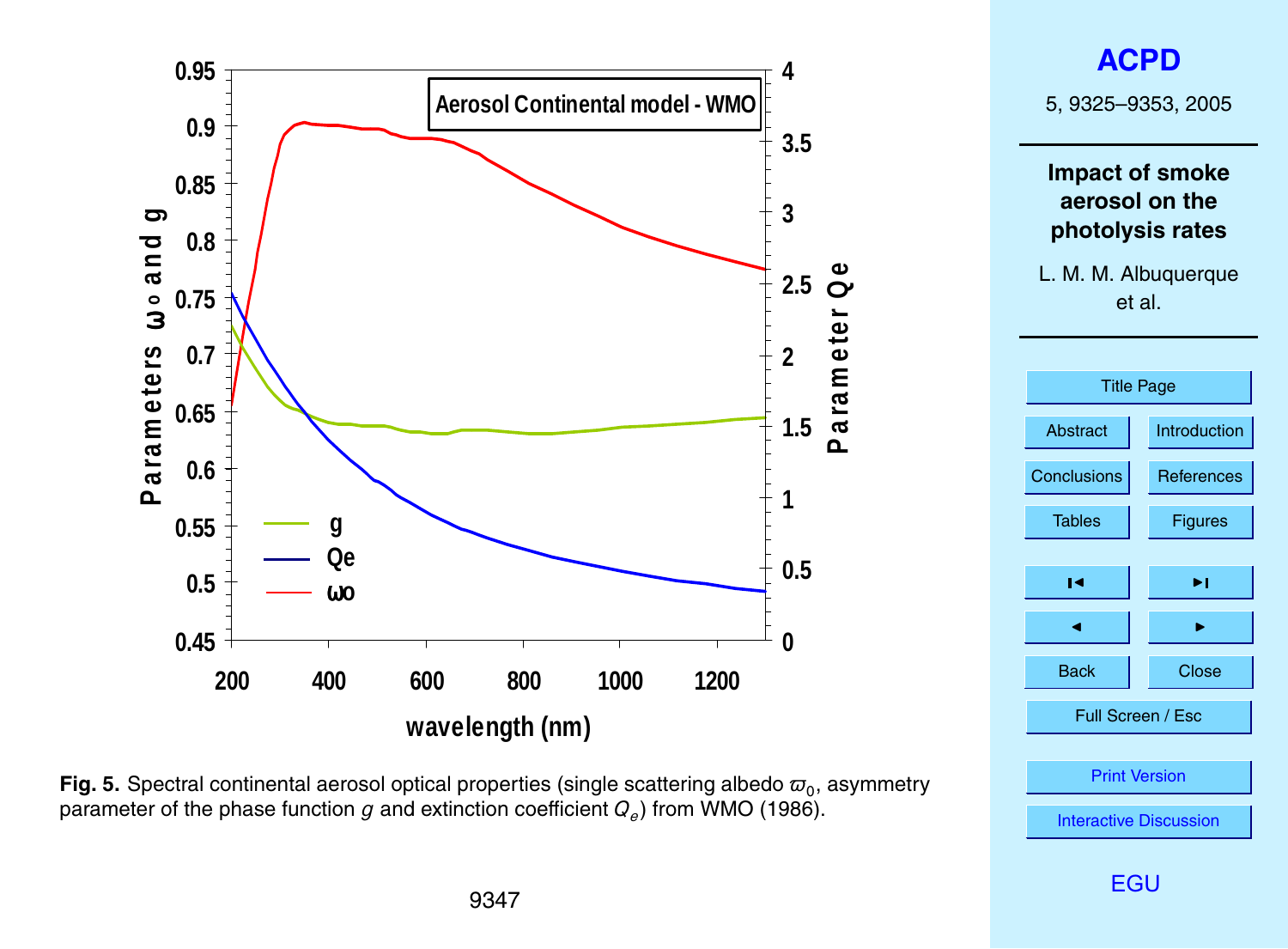5, 9325–9353, 2005

**Impact of smoke aerosol on the photolysis rates**

L. M. M. Albuquerque et al.





**Fig. 6.** The vertical profile of the biomass burning aerosol extinction (km<sup>-1</sup>) in the boundary layer at 12:00, 16:00 and 20:00 UTC for 19 September 2002. The normalized vertical structure is from the CATT-BRAMS model and the column integrated aerosol optical depth is an average of the sunphotometer (AERONET and hazemeter) data available for different sites in the Rndonia State for this day and the error bars represent the standard deviation of the average (shown in the detail).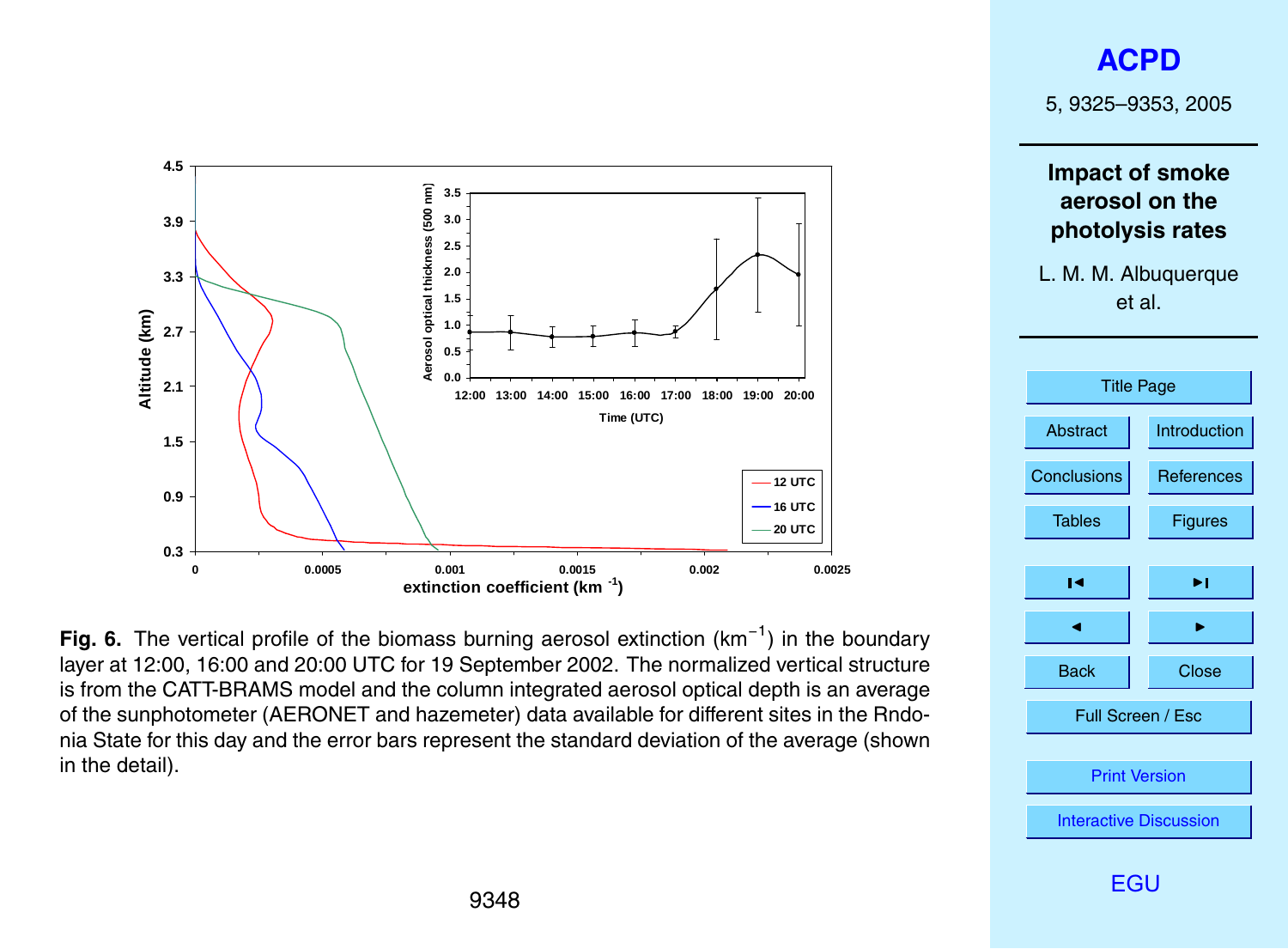5, 9325–9353, 2005

**Impact of smoke aerosol on the photolysis rates**





**0.5 grass 0.45 lawn sand 0.4 stubble Forest under smoke layer** spectral surface albedo **spectral surface albedo 0.35 Forest**  $\bullet$ **Cerrado 0.3 0.25 0.2**  $\bullet$ **0.15**  $\bullet$ **0.1 0.05 0 300 350 400 450 500 550 600 650 700 wavelength (nm)**

**Fig. 7.** Spectral albedo measured over different surfaces (grass, lawn, sand and stubble) by Feister (1995) and over forest, savanna (cerrado) and forest under smoke layer in the Amazon, Si-Chee et al. (1998).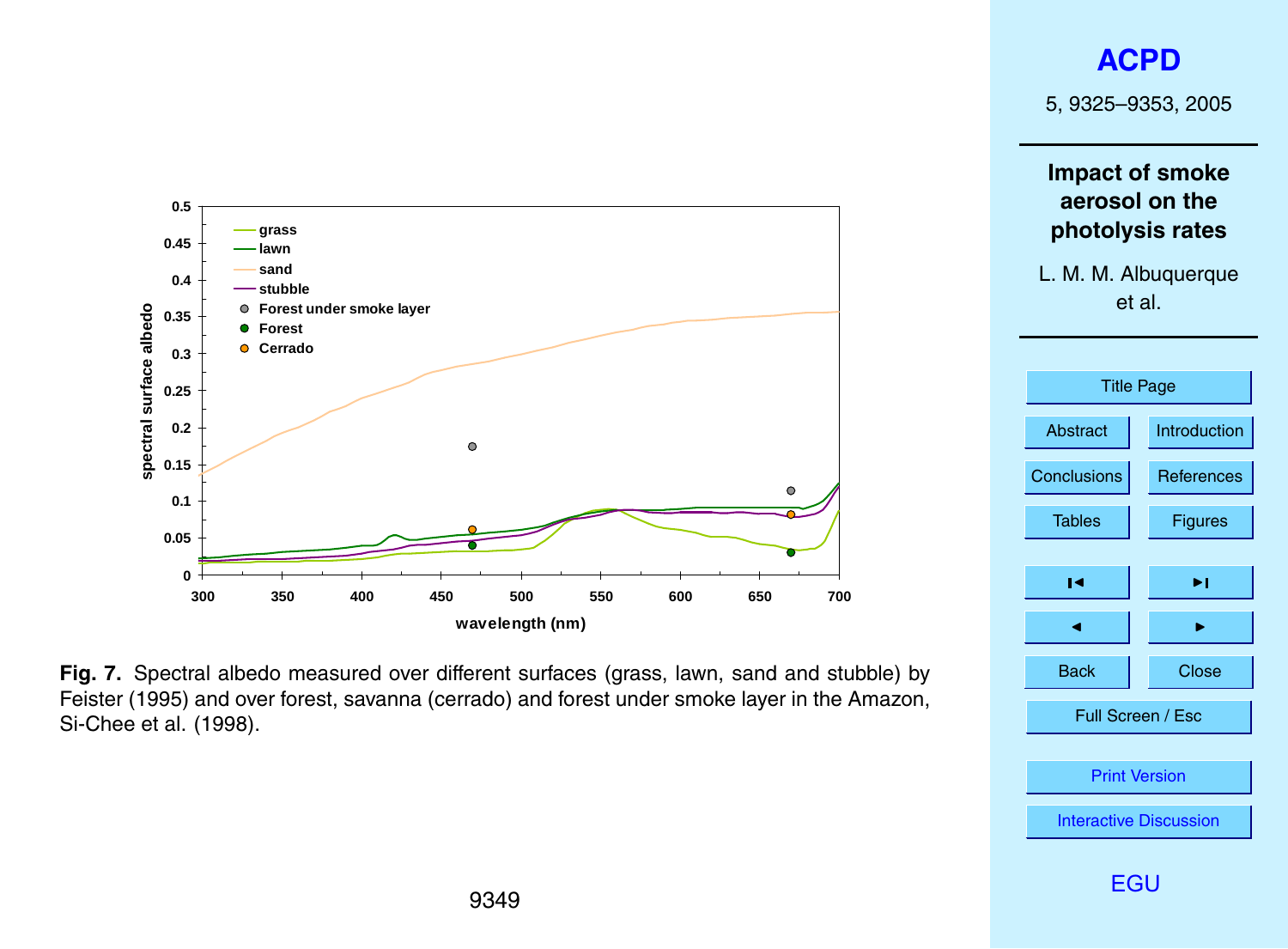



**Fig. 8. (a)** Actinic flux near ground level on 19 September 2002, in Rondonia at 12:00, 16:00 ˆ and 20:00 UTC (solar zenith angles of 61.66◦ , 12.13◦ and 60.06◦ ). The dotted lines describe the simulation neglecting aerosol loading and the solid lines refer to the simulation taking the aerosol loading into account. **(b)** The ratios between the simulated values for the actinic flux with and without consideration of the aerosol presence at 12:00, 16:00 and 20:00 UTC.

[EGU](http://www.copernicus.org/EGU/EGU.html)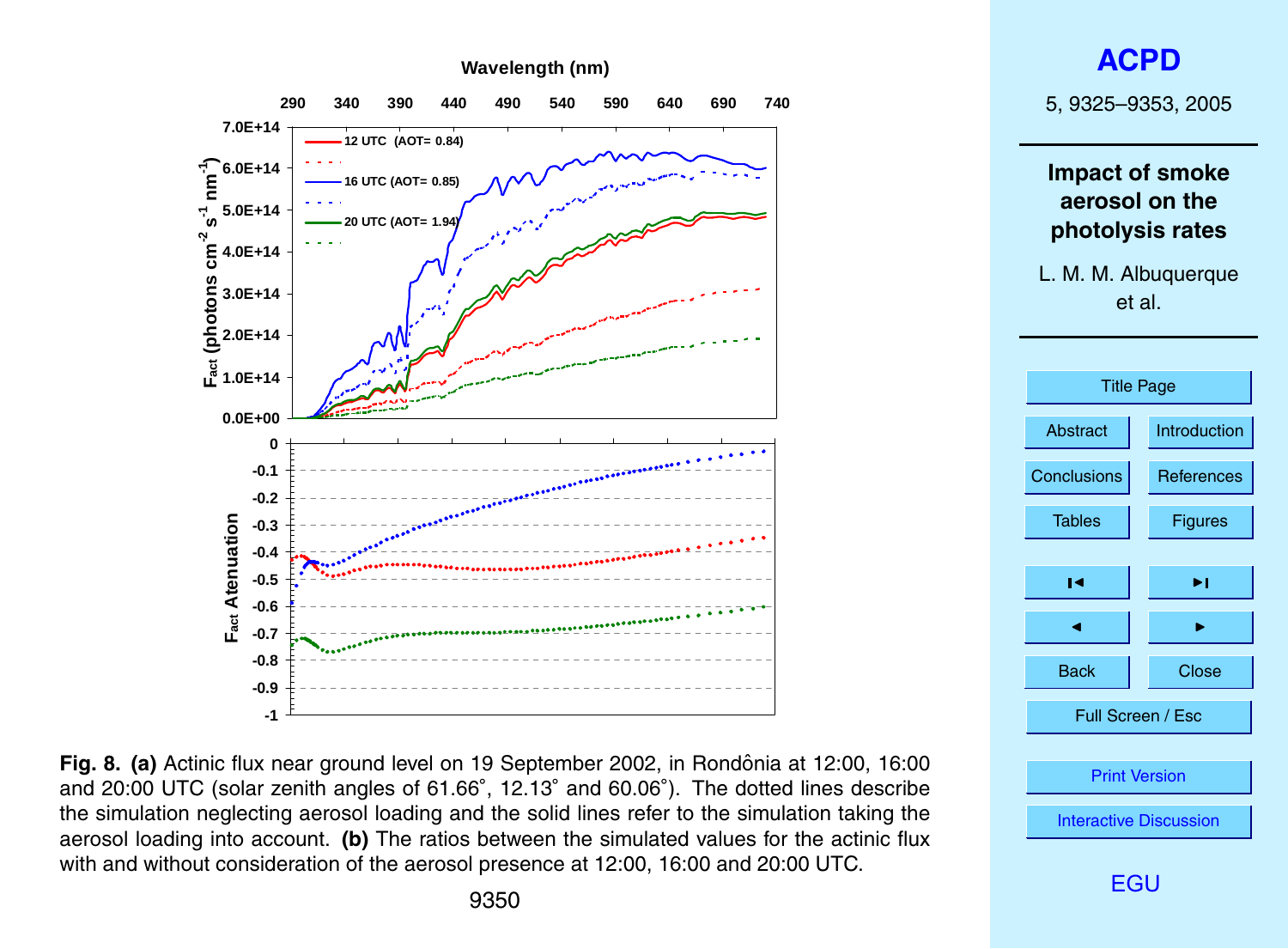5, 9325–9353, 2005

## **Impact of smoke aerosol on the photolysis rates**





**0 60 120 180 240 300 360 420 480 12:00 13:00 14:00 15:00 16:00 17:00 18:00 19:00 20:00 21:00 22:00 Time (UTC) Irradiances PAR (W/m 2 )** -PAR (Alterra AWS)  $+$ TUV TUV ( aerosol )

Fig. 9. PAR surface irradiances (Wm<sup>-2</sup>) observed on 19 September 2002 in the Fazenda N. Senhora and the comparison with modeled irradiances by TUV model when including (blue line) and neglecting (red line) the aerosol load concentration.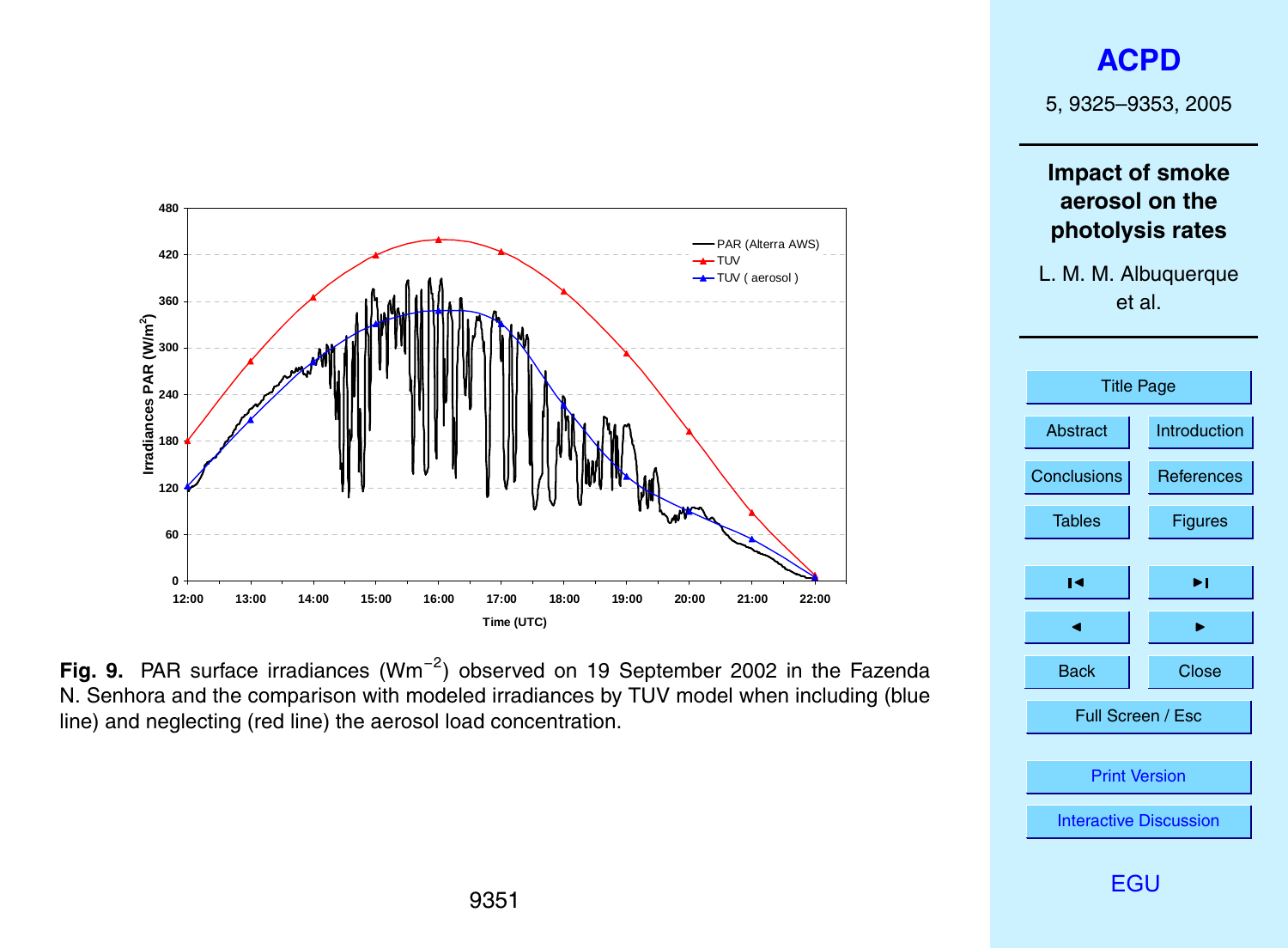

5, 9325–9353, 2005

**Impact of smoke aerosol on the photolysis rates**

L. M. M. Albuquerque et al.



**Fig. 10.** Vertical profile of the percentage deviation of the photolysis rates for different chemical processes and atmospheric conditions when the aerosol radiative effect is considered and neglected.